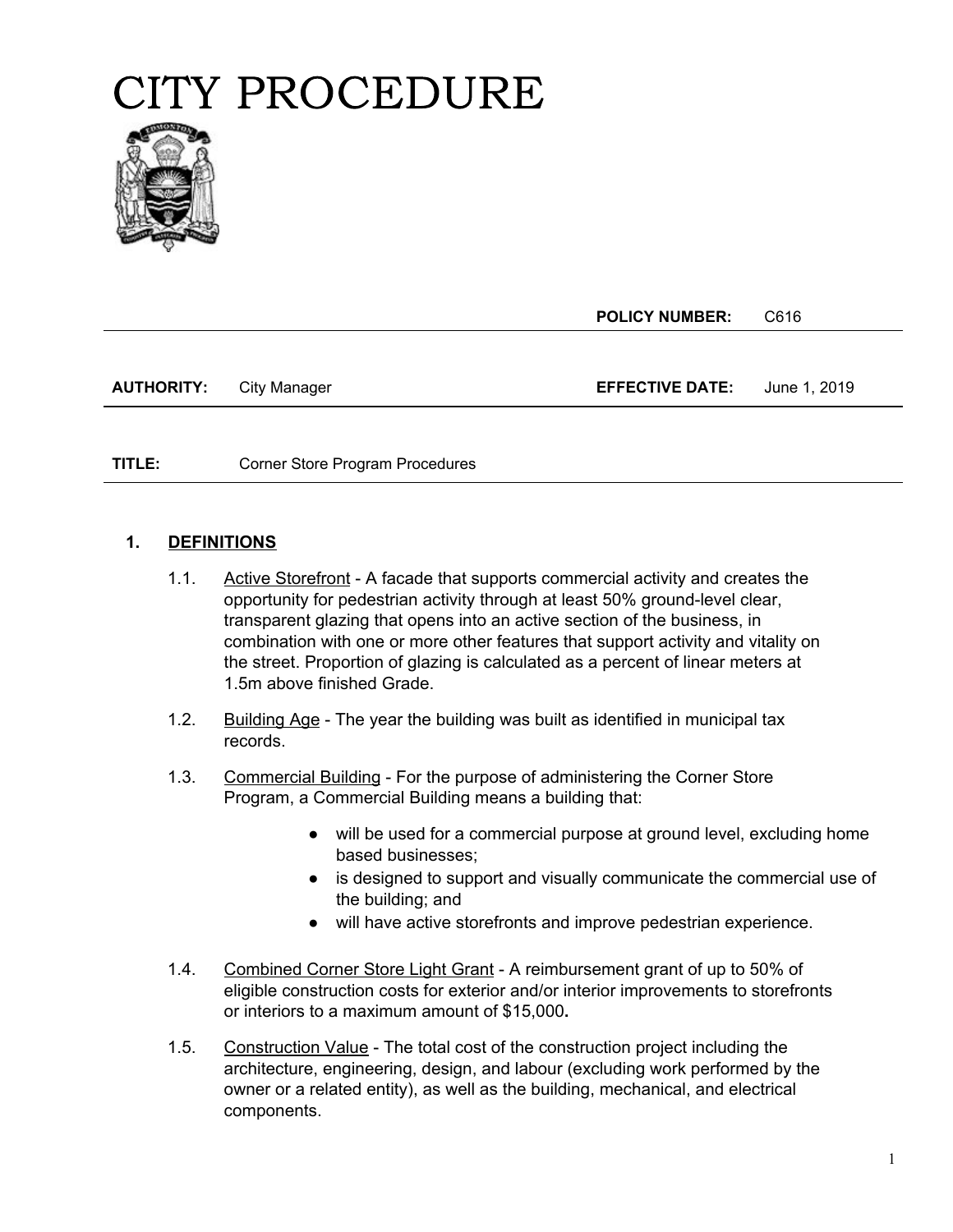

**POLICY NUMBER:** C616

| <b>AUTHORITY:</b> | City Manager | <b>EFFECTIVE DATE:</b> | June 1, 2019 |
|-------------------|--------------|------------------------|--------------|
|                   |              |                        |              |

- 1.6. Corner Store Program Guide The guide(s) issued by the City which is (are) used by the City to direct the intended effect of the Policy and these procedures. The guide(s) is (are) separate from these procedures.
- 1.7. Corner Store Program Stream The financial assistance available to property owners of eligible commercial buildings and business owners within these buildings under the Corner Store Program. This stream includes the: Exterior Corner Store Grant, Interior Corner Store Grant, and Small Business Support Grant.
- 1.8. Corner Store Light Stream The financial assistance available to property owners of eligible commercial buildings and business owners within these buildings under the Corner Store Store Program that includes the Combined Corner Store Light Grant, and the Small Business Support Grant.
- 1.9. Dwelling A self contained unit comprised of one or more rooms accommodating sitting, sleeping, and sanitary facilities, as well as a principal kitchen for food preparation, cooking, and serving. A Dwelling is used permanently or semi-permanently as a residence for a single household.
- 1.10. Exterior Corner Store Grant The financial assistance available to property owners of eligible commercial buildings under the Corner Store Program:
	- a) Exterior Improvement Grant for reimbursement of up to 50% to a maximum of \$60,000 per Small Commercial Centre for the cost of eligible storefront improvements.
	- b) Exterior Improvement Grant for reimbursement of up to 50% to a maximum of \$15,000 per Standalone Commercial Building for the cost of eligible storefront improvements.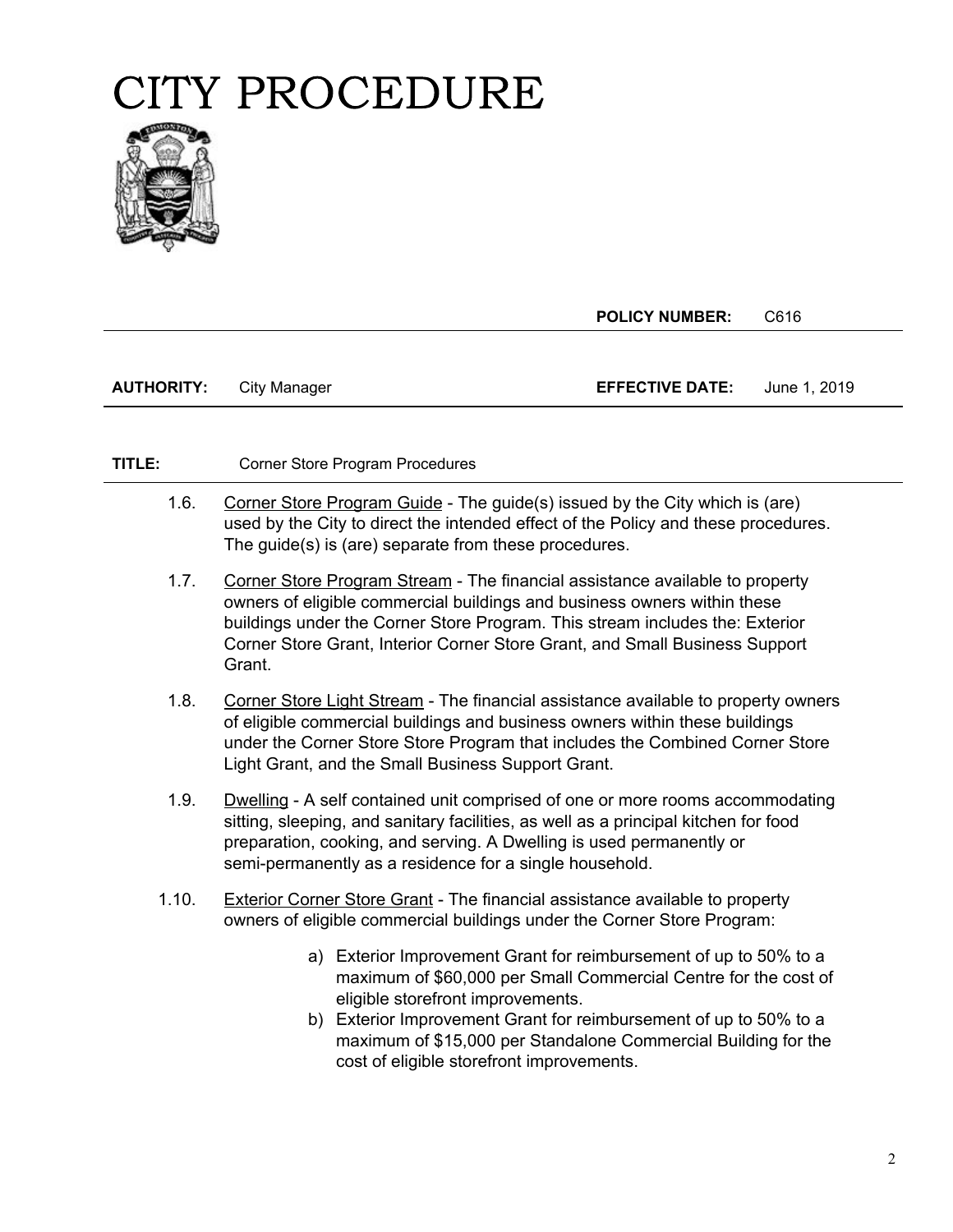

**POLICY NUMBER:** C616

**AUTHORITY:** City Manager **EFFECTIVE DATE:** June 1, 2019

- 1.11. **Facade** The exterior of a commercial building. For the purpose of administering the Corner Store and Corner Store Light Programs, a facade is defined as a maximum of two stories in height.
- 1.12. Interior Building Improvements means structural or non-structural improvements such as: electrical, plumbing, heating and ventilation system upgrades; improvements related to health and safety issues; fire safety compliance; wheelchair access; and other permanent leasehold improvements such as painting, flooring, walls, ceilings, and permanent fixtures carried out within an existing building to revitalize merchantable space and to enhance interior building aesthetics and functionality with regard for the interface between public pedestrian space and street oriented retail and commercial activities.
- 1.13. Interior Corner Store Grant The financial assistance available to property owners of eligible commercial buildings in the Corner Store Program. This encompasses:
	- a) a reimbursement grant of up to 50% to a maximum of \$20,000 per Small Commercial Centre for the cost of eligible Interior Building Improvements to existing buildings that have ground floor Underutilized or Vacant Commercial Use Storefronts.
	- b) a reimbursement grant of up to 50% to a maximum of \$10,000 per Standalone Commercial Building for the cost of eligible Interior Building Improvements to existing buildings that have ground floor Underutilized or Vacant Commercial Use Storefronts.
- 1.14. Mixed-use A development that includes Dwellings located above ground floor Commercial Use Storefronts, or Dwellings located on the ground floor of the building adjacent to, or located behind, Commercial Use Storefronts. This term also encompasses live-work units.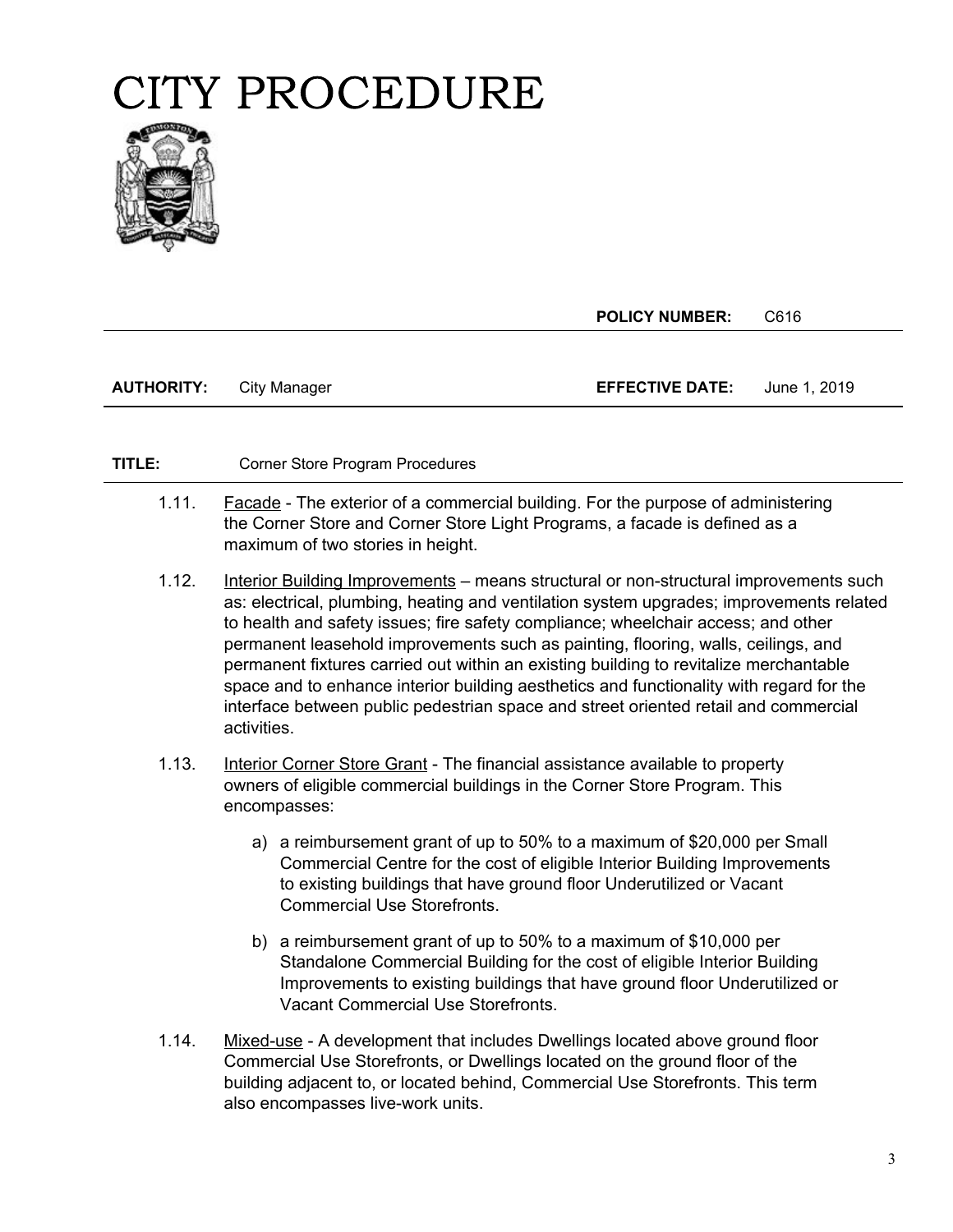

**POLICY NUMBER:** C616

| <b>AUTHORITY:</b> | City Manager | <b>EFFECTIVE DATE:</b> | June 1, 2019 |
|-------------------|--------------|------------------------|--------------|
|-------------------|--------------|------------------------|--------------|

- local residents. These areas generally contain up to 10 commercial buildings that 1.15. Neighbourhood Commercial Area - An area of commercial development, within a residential neighbourhood, which is intended to meet the commercial needs of contain commercial uses on the ground floor and may contain residential, commercial, or professional uses on the upper floors. For the purposes of the Corner Store Program Policy, Neighbourhood Commercial Areas:
	- a) may be:
		- i) one commercial property containing a low rise building with at least three commercial retail units at ground level, on a property of no more than 1 hectare in area (Small Commercial Centre);
		- ii) a collection of several directly adjacent Standalone Commercial Buildings, each housing one or two commercial retail units at ground level, and all generally contained within no more than one full blockface; or
		- iii) a collection of several commercial properties/buildings at the intersection of two roads, with commercial retail units at ground level on at least two corners of the intersection.
	- b) may not be part of a Business Improvement Area, a commercial corridor generally longer than one full blockface, or a commercial centre larger than one hectare.
- 1.16. Post Construction Inspection A site visit by the Program Manager to determine whether the improvements or new construction identified in the Reimbursement Agreement have been completed.
- 1.17. Pre-Construction Inspection A site visit by the Program Manager to determine the pre-construction status of a building or site, and to ensure that no work has begun before a Reimbursement Agreement is signed.
- 1.18. Project Review Committee A committee approved by the Deputy City Manager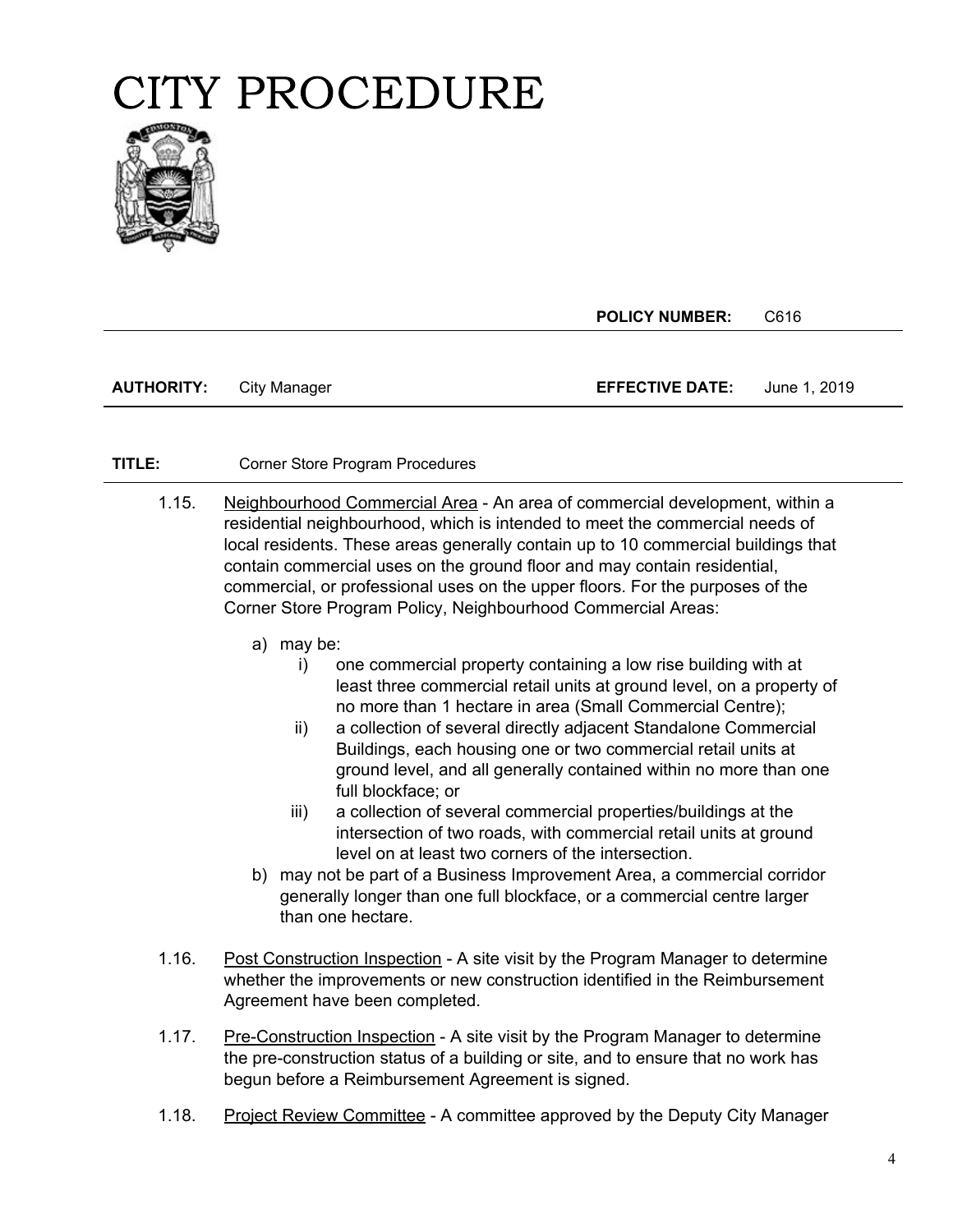

**POLICY NUMBER:** C616

| <b>EFFECTIVE DATE:</b><br><b>AUTHORITY:</b><br>City Manager | June 1. 2019 |
|-------------------------------------------------------------|--------------|
|-------------------------------------------------------------|--------------|

#### **TITLE:** Corner Store Program Procedures

with representation that may include City of Edmonton administration and/or other relevant organizations or individuals.

- 1.19. Reimbursement Agreement The standard form contract identifying the maximum grant amount, the approved project design, and the eligible improvements that the applicant may seek reimbursement for upon successful project completion. Reimbursement Agreements are between: the City of Edmonton and the building owner; or the City of Edmonton, building owner, and building tenant.
- 1.20. Small Business Support Grant A reimbursement grant of up to 50% of eligible costs for initiatives that will improve the capacity, efficiency, productivity, and/or competitiveness of the business to a maximum amount of \$1,000. This grant is available to business owners in participating commercial buildings in the Corner Store Program.
- 1.21. Small Commercial Centre A commercial building with three or more commercial units at ground level, typically arranged in a row and containing the only commercial units in a neighbourhood commercial area. These buildings may also be referred to as small strip malls or mini-malls, and often have onsite parking lots at the front of the building. For the purposes of the Exterior Corner Store Grant Program, a maximum of only one commercial unit within a Small Commercial Centre may contain a business with more than 50 employees.
- 1.22. Standalone Commercial Building A commercial building typically containing one to three commercial units at ground level and, for the purposes of the Exterior Corner Store Grant Program, no units may contain a business with more than 50 employees.
- 1.23. Storefront The first storey of the facade of a commercial building that fronts onto a public road right-of-way or pedestrian-oriented City owned open space, contains a public entrance, supports commercial activity and is a primary visual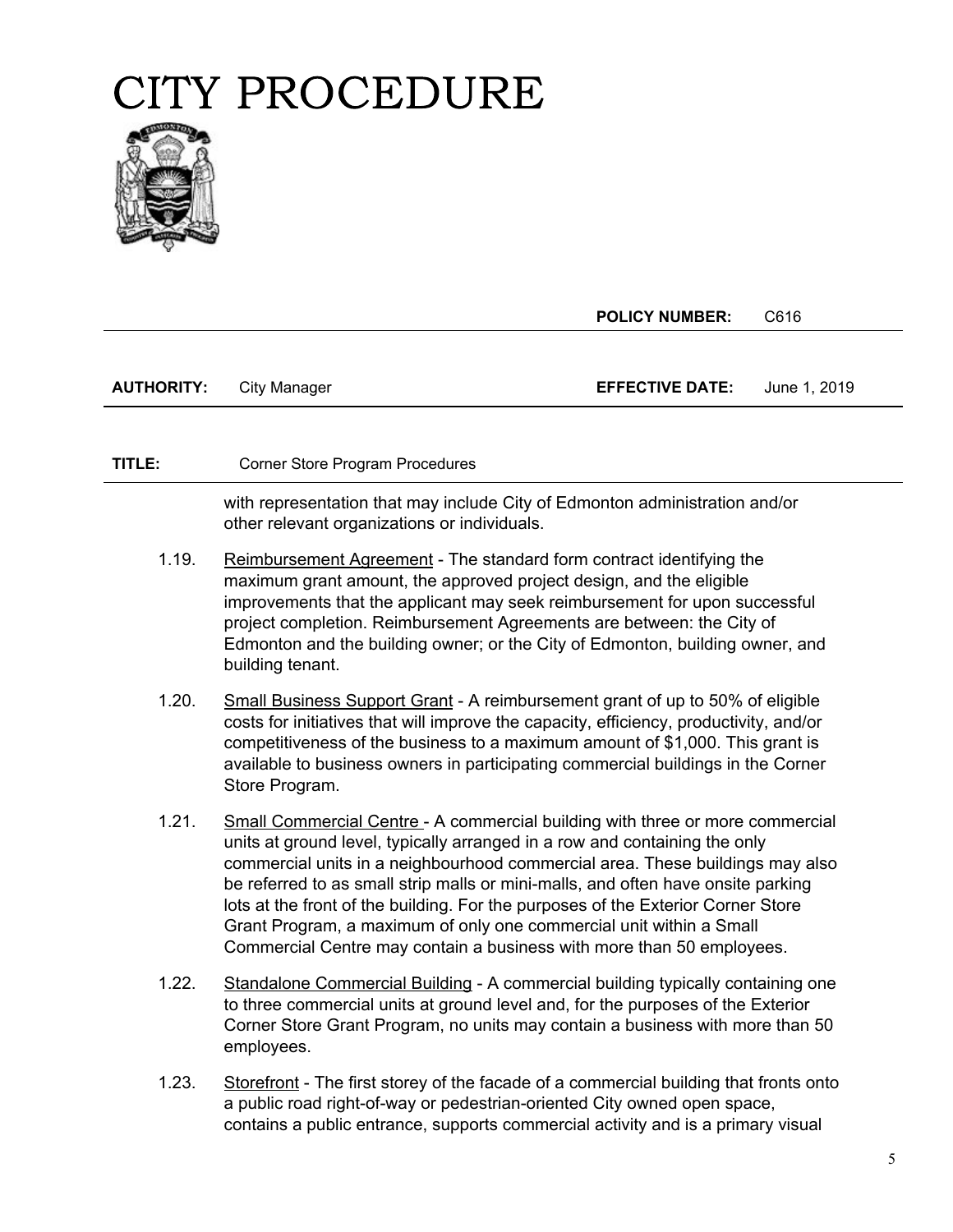

**POLICY NUMBER:** C616

| <b>AUTHORITY:</b> | City Manager | <b>EFFECTIVE DATE:</b> | June 1, 2019 |
|-------------------|--------------|------------------------|--------------|
|                   |              |                        |              |

#### **TITLE:** Corner Store Program Procedures

focus. A commercial building may have more than one storefront.

- 1.24. Target area Neighbourhood Commercial Areas in mature and established neighbourhoods.
- 1.25. Underutilized Commercial Use Storefront
	- 1.25.1. For the purposes of the Interior Corner Store Grant and Combined Corner Store Light Grant means a Storefront that is used for the sole purpose of conducting activities related to commercial use and has had a high level of tenant turnover within the last 3 years, identified by at least 3 different business licences registered to an address for three separate businesses within the 3 year time span, or
	- 1.25.2. For the purposes of the Interior Corner Store Grant, means a Storefront that is used for the sole purpose of conducting activities related to commercial use, is vacant at the time of application, requires interior improvements to support a commercial use that has been identified through the Corner Store Program as desirable for the local area, and that following interior improvements will be occupied by such a commercial use.
- 1.26. Vacant Commercial Use Storefront means a Storefront that is used for the sole purpose of conducting activities related to commercial use, and that has been chronically vacant for at least 6 months. The vacancy may not be the result of major redevelopment or construction within the building.

#### **2. PROGRAM REGULATIONS**

2.1. CORNER STORE STREAM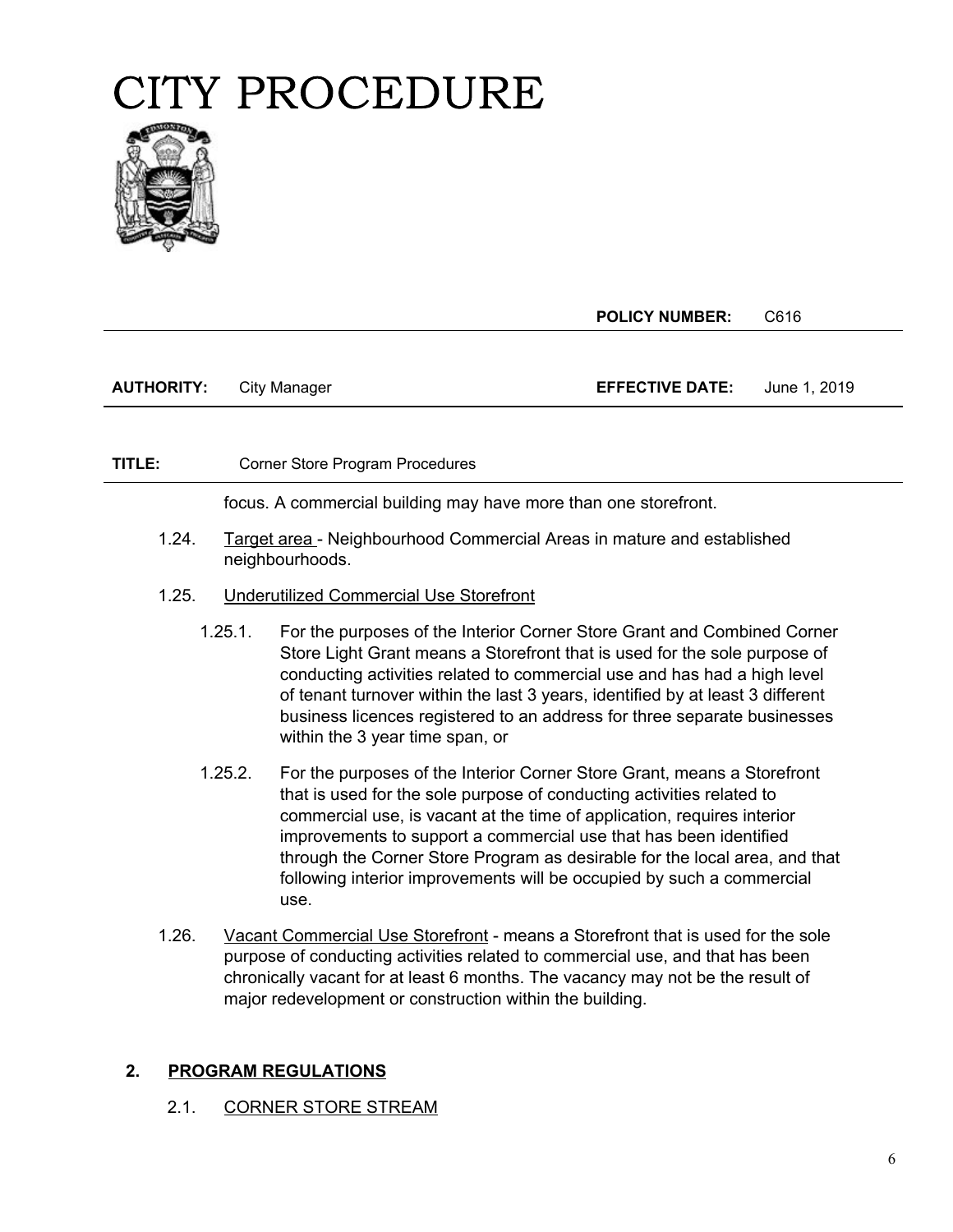

**POLICY NUMBER:** C616

**AUTHORITY:** City Manager **EFFECTIVE DATE:** June 1, 2019

**TITLE:** Corner Store Program Procedures

#### 2.1.1. EXTERIOR CORNER STORE GRANT

- **PAGE:** 2.1.1.1. AREA OF APPLICATION: EXTERIOR CORNER STORE GRANT
	- 2.1.1.1.1. These procedures apply to Corner Store projects undertaken on existing commercial buildings located only in Neighbourhood Commercial Areas.
	- 2.1.1.1.2. These procedures are applicable to Target Areas based on the available budget for the program or for such time as otherwise prescribed.

#### 2.1.1.2. ELIGIBILITY: EXTERIOR CORNER STORE GRANT

- 2.1.1.2.1. The applicant, project and building must meet the following minimum requirements to be eligible for consideration for an Exterior Corner Store Grant:
	- a) the applicant must be the building owner(s) or that person's designate;
	- b) the proposed project must be located within a Target Area;
	- c) the proposed project must be related to a Commercial Building that is commercial in use, Mixed-use in nature with commercial use on the main floor, or has a commercial function;
	- d) the building must not have previously received a Corner Store Program grant;
	- e) the owner of the building must be current on municipal property tax payments;
	- f) the Building Age must be 20 years or older;
	- g) excluding design and engineering work, construction work done prior to an executed Reimbursement Agreement between the applicant and the City is not reimbursable;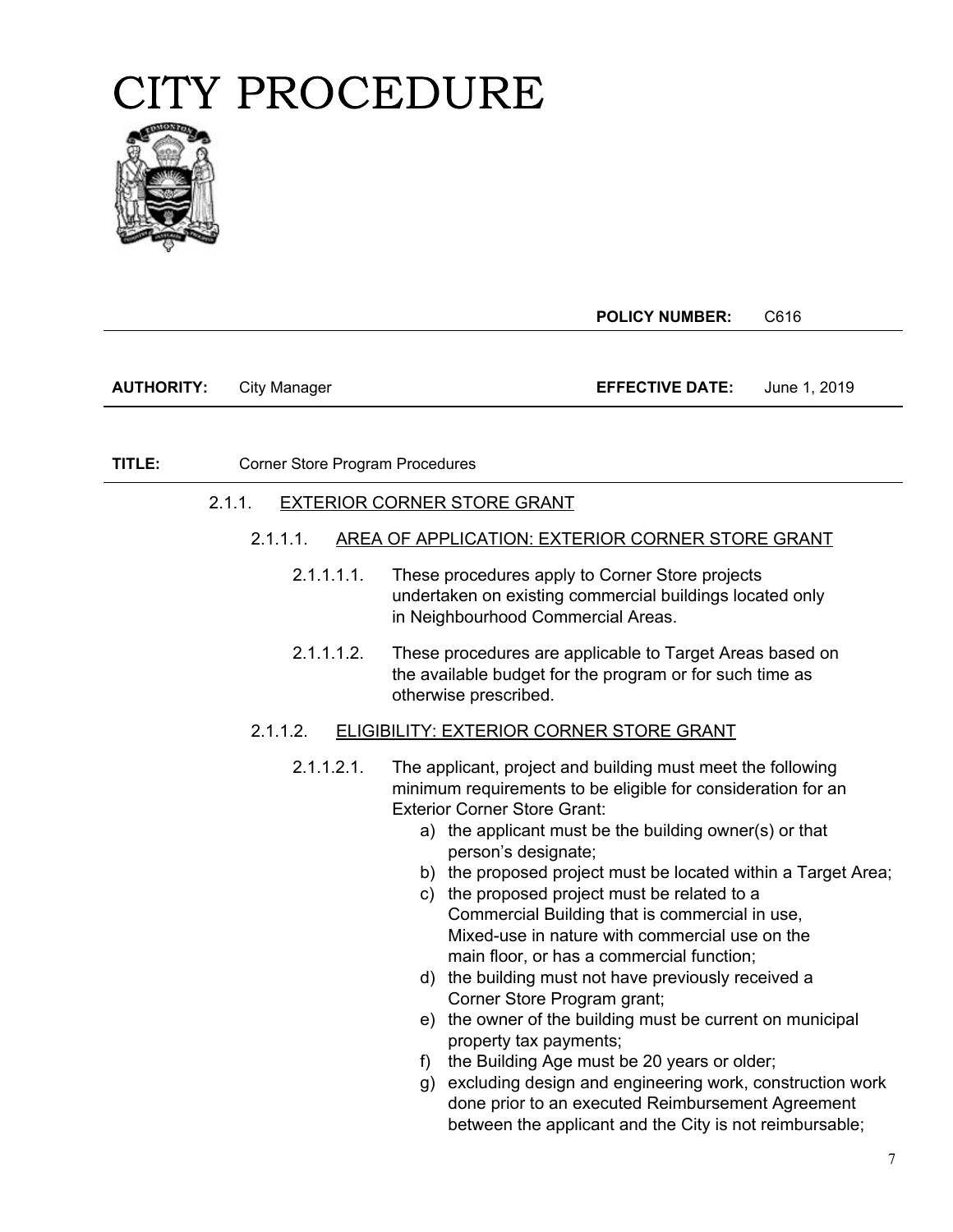

|                   |                                        |                                                                                                                                                                                                                                                                                                                                           | <b>POLICY NUMBER:</b>                                                                                                                                                                                                                                                                                                            | C616         |
|-------------------|----------------------------------------|-------------------------------------------------------------------------------------------------------------------------------------------------------------------------------------------------------------------------------------------------------------------------------------------------------------------------------------------|----------------------------------------------------------------------------------------------------------------------------------------------------------------------------------------------------------------------------------------------------------------------------------------------------------------------------------|--------------|
| <b>AUTHORITY:</b> | City Manager                           |                                                                                                                                                                                                                                                                                                                                           | <b>EFFECTIVE DATE:</b>                                                                                                                                                                                                                                                                                                           | June 1, 2019 |
|                   |                                        |                                                                                                                                                                                                                                                                                                                                           |                                                                                                                                                                                                                                                                                                                                  |              |
| TITLE:            | <b>Corner Store Program Procedures</b> |                                                                                                                                                                                                                                                                                                                                           |                                                                                                                                                                                                                                                                                                                                  |              |
|                   |                                        | h) the proposed project must involve eligible exterior<br>implementation of these procedures;<br>i)<br>$\mathbf{i}$                                                                                                                                                                                                                       | improvements and satisfy any Corner Store Program<br>design principles identified in the Program Guide for<br>the applicant must meet additional Application<br>Requirements as specified in the program guide; and<br>funds are allocated subject to the conditions of the Corner<br>Store Program Policy and these procedures. |              |
|                   | 2.1.1.2.2.                             | Projects that cannot achieve a Storefront with transparent glass or<br>less than 10% of the total glazing obscured by the end of the<br>project are not eligible for the Program.                                                                                                                                                         |                                                                                                                                                                                                                                                                                                                                  |              |
|                   | 2.1.1.2.3.                             | Rehabilitation or improvements that affect historic properties must<br>be consistent with the City of Edmonton's Historic Resources<br>Management Program and are subject to review by a Heritage<br>Planner. No funds will be allocated for projects that prevent or<br>detract from future possible designation as a heritage resource. |                                                                                                                                                                                                                                                                                                                                  |              |
|                   | 2.1.1.2.4.                             | Buildings that are built to predominantly accommodate<br>auto-oriented uses, such as gas stations, are not eligible to<br>apply to the Program.                                                                                                                                                                                           |                                                                                                                                                                                                                                                                                                                                  |              |
|                   | 2.1.1.3.<br><b>GRANT</b>               | APPLICATION REQUIREMENTS: EXTERIOR CORNER STORE                                                                                                                                                                                                                                                                                           |                                                                                                                                                                                                                                                                                                                                  |              |
|                   | 2.1.1.3.1.                             | Applications submitted under the Corner Store Program<br>Policy are completed in two stages, the first of which must<br>include the following components:                                                                                                                                                                                 |                                                                                                                                                                                                                                                                                                                                  |              |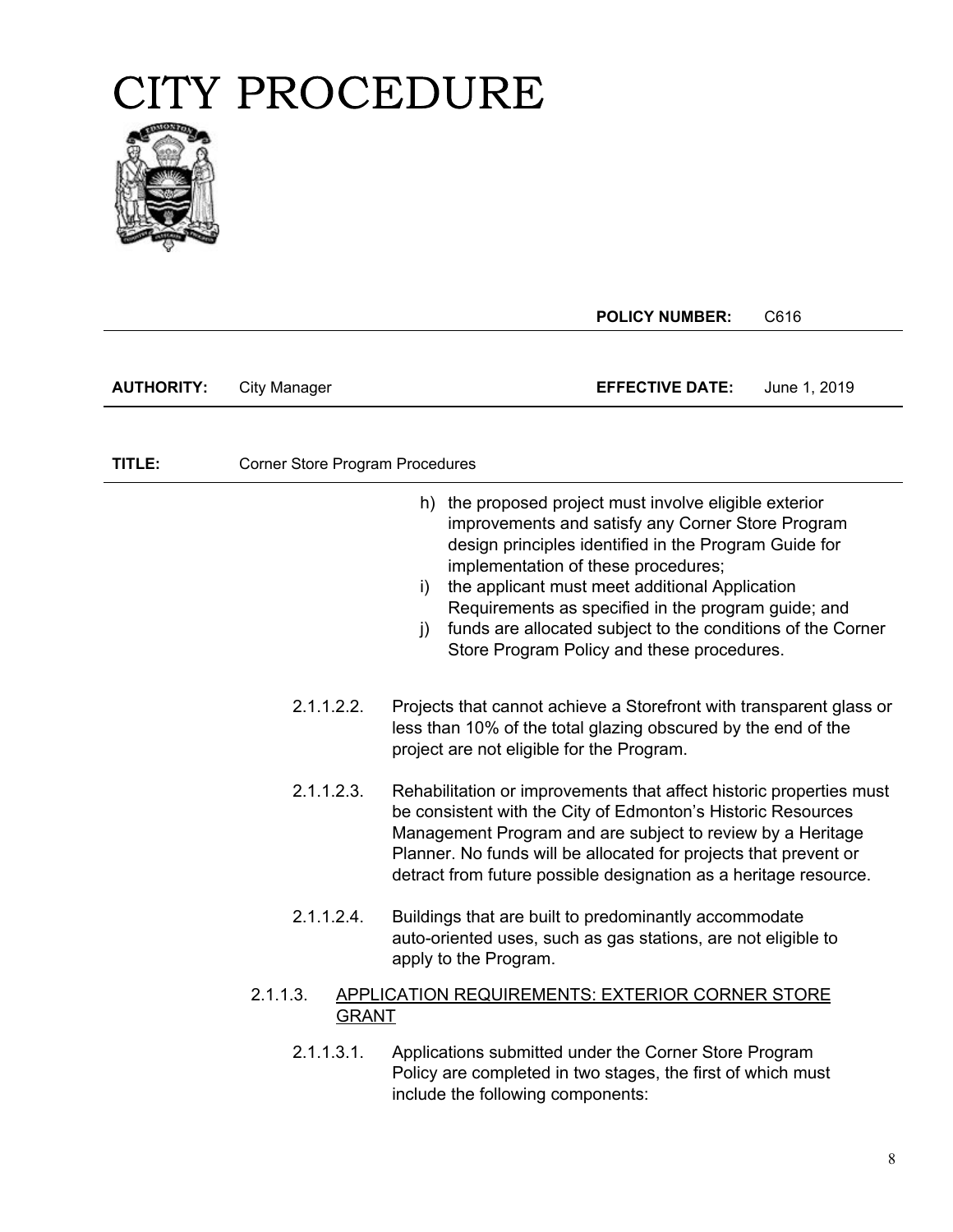

|                   |                                        | <b>POLICY NUMBER:</b>                                                                                                                                                                                                                                                                           | C616         |
|-------------------|----------------------------------------|-------------------------------------------------------------------------------------------------------------------------------------------------------------------------------------------------------------------------------------------------------------------------------------------------|--------------|
| <b>AUTHORITY:</b> | <b>City Manager</b>                    | <b>EFFECTIVE DATE:</b>                                                                                                                                                                                                                                                                          | June 1, 2019 |
| TITLE:            | <b>Corner Store Program Procedures</b> |                                                                                                                                                                                                                                                                                                 |              |
|                   | C)                                     | a) a completed application form;<br>b) photographs of the current state of the<br>building;<br>elevations, site plans, and/or any other<br>drawings or materials identified in the<br>Application form and/or requested by the<br>Program Manager that show the<br>improvements to be made; and |              |
|                   | components:                            | The second stage is completed after a successful review by the<br>Project Review Committee. Stage two applications must be<br>submitted in a timely manner, and must include the following                                                                                                      |              |
|                   |                                        | d) a minimum of two contractor bids or quotes for all<br>work proposed for the project;                                                                                                                                                                                                         |              |
|                   |                                        | e) a cost summary listing the: itemized breakdown of<br>the improvements, corresponding specific costs,<br>selected vendor(s)/contractor(s), and<br>corresponding City of Edmonton business license<br>numbers of the selected contractor(s); and                                               |              |
|                   | f)                                     | a copy of the submitted Development Permit<br>application and/or submitted Building Permit<br>application and/or submitted Sign Permit<br>application.                                                                                                                                          |              |
|                   | Registry Search.                       | To confirm property ownership, the City will pull a Land Title<br>Certificate, and if the property owner is a company, a Corporate                                                                                                                                                              |              |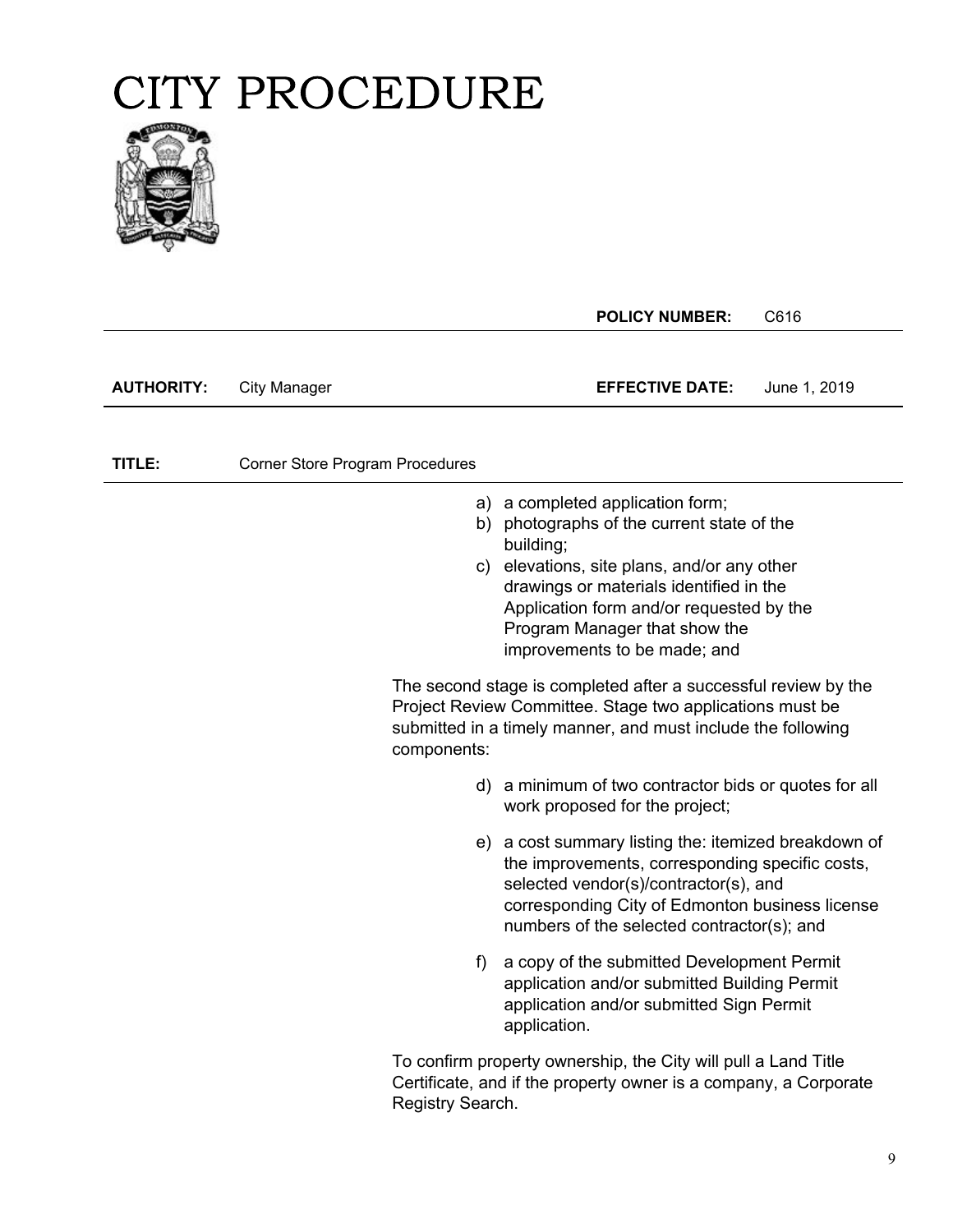

**POLICY NUMBER:** C616 **AUTHORITY:** City Manager **EFFECTIVE DATE:** June 1, 2019 **TITLE:** Corner Store Program Procedures **PAGE:** 2.1.1.4.1. Reimbursement is limited to eligible work performed on a 2.1.1.4. ADDITIONAL INFORMATION: EXTERIOR CORNER STORE GRANT Commercial Building Facade. The first storey of a Commercial Building must always be improved in order to receive a Program Grant. 2.1.1.4.2. Reimbursement is limited to labor and material for eligible cost items only. The City may require that non-eligible work be performed as a precondition for reimbursement of eligible cost items. The following improvements are always required, even where such improvements may not be eligible for reimbursement: a) property must be in compliance with all City Bylaws, including but not limited to the Minimum Maintenance Standards Bylaw. b) graffiti on all exterior surfaces covered, removed, or painted over. 2.1.1.5. APPLICATION PROCESS: EXTERIOR CORNER STORE GRANT 2.1.1.5.1. Prior to submitting an application the applicant shall consult with the Program Manager regarding the application process, requirements, criteria, rules of eligibility, and project design. 2.1.1.5.2. Completed applications shall be submitted to the Corner Store Program Manager.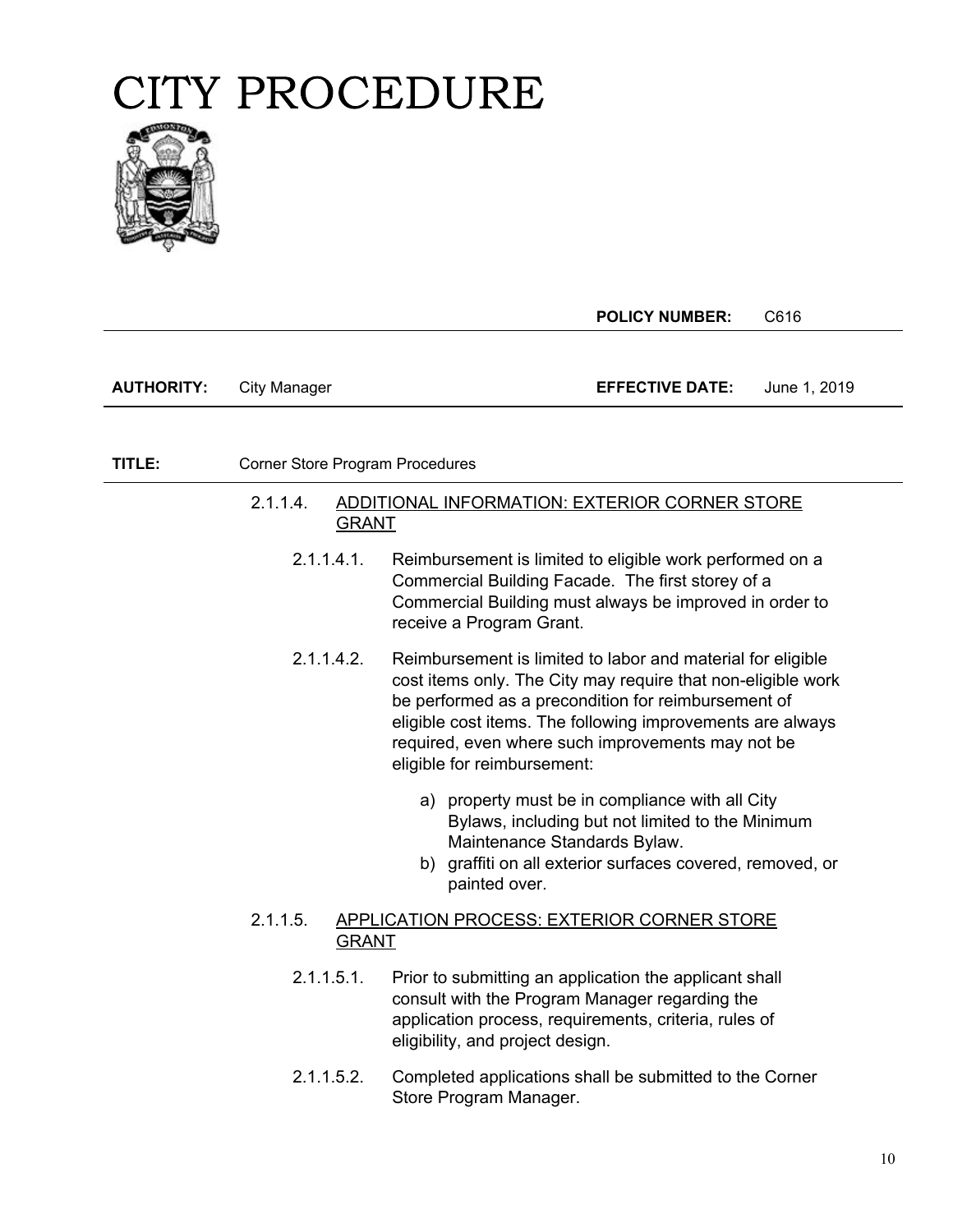

|                   |                                 | <b>POLICY NUMBER:</b>                                                                                                                                                                                                                                                                                                                                                                                                     | C616         |
|-------------------|---------------------------------|---------------------------------------------------------------------------------------------------------------------------------------------------------------------------------------------------------------------------------------------------------------------------------------------------------------------------------------------------------------------------------------------------------------------------|--------------|
| <b>AUTHORITY:</b> | <b>City Manager</b>             | <b>EFFECTIVE DATE:</b>                                                                                                                                                                                                                                                                                                                                                                                                    | June 1, 2019 |
|                   |                                 |                                                                                                                                                                                                                                                                                                                                                                                                                           |              |
| TITLE:            | Corner Store Program Procedures |                                                                                                                                                                                                                                                                                                                                                                                                                           |              |
|                   | 2.1.1.5.3.                      | In order to ensure adequate, consistent review and<br>evaluation, the project application shall be prepared in<br>accordance with the format established by the City.                                                                                                                                                                                                                                                     |              |
|                   | 2.1.1.5.4.                      | Project applications will be received and reviewed at<br>regular application periods until funds are depleted or the<br>program has ended.                                                                                                                                                                                                                                                                                |              |
|                   | 2.1.1.5.5.                      | After the project is reviewed by the Project Review<br>Committee, and before an applicant may enter into a<br>Reimbursement Agreement with the City of Edmonton, the<br>Corner Store Program Manager will conduct a<br>Pre-Construction Inspection of the subject property to<br>determine the pre-construction status of the building.                                                                                   |              |
|                   | $2.1.1.5.6$ .                   | To be eligible for reimbursement, no work, excluding design and<br>engineering work, maybe performed until a Reimbursement<br>Agreement has been signed by all parties and fully executed by<br>the City. Projects that have commenced prior to a fully executed<br>Reimbursement Agreement being in place are not eligible for<br>reimbursement.                                                                         |              |
|                   | 2.1.1.5.7.                      | Submitting an application does not commit the City to enter<br>into an agreement to pay any costs incurred in its<br>preparation, to participate in subsequent negotiations or to<br>enter into a Reimbursement Agreement for the project.<br>Further, the acceptance of an application does not<br>constitute an agreement by the City that any<br>Reimbursement Agreement will actually be entered into by<br>the City. |              |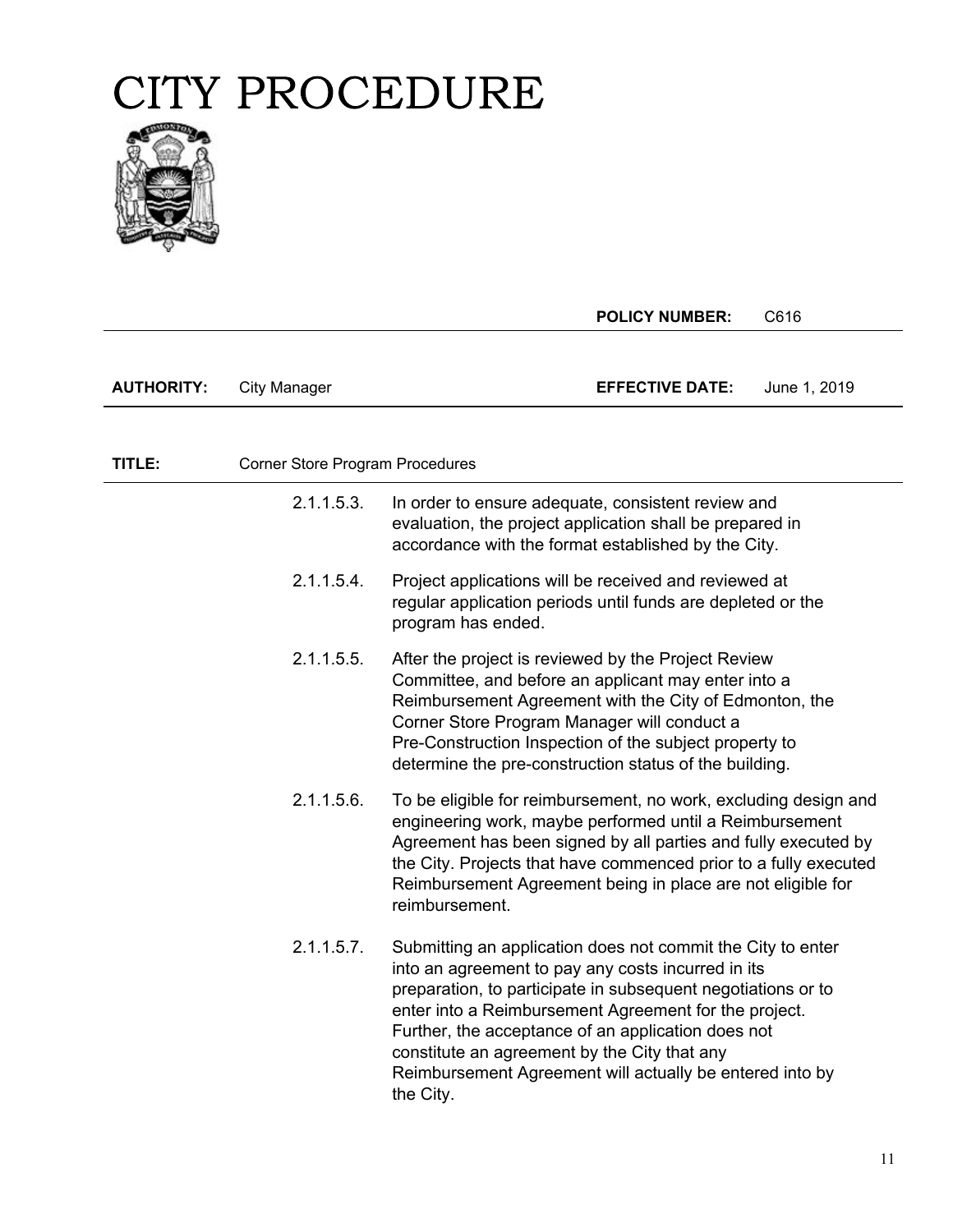

|                   |                                 | <b>POLICY NUMBER:</b>                                                                                                                                                                                                                                                                                                                                                                                           | C616         |
|-------------------|---------------------------------|-----------------------------------------------------------------------------------------------------------------------------------------------------------------------------------------------------------------------------------------------------------------------------------------------------------------------------------------------------------------------------------------------------------------|--------------|
|                   |                                 |                                                                                                                                                                                                                                                                                                                                                                                                                 |              |
| <b>AUTHORITY:</b> | <b>City Manager</b>             | <b>EFFECTIVE DATE:</b>                                                                                                                                                                                                                                                                                                                                                                                          | June 1, 2019 |
|                   |                                 |                                                                                                                                                                                                                                                                                                                                                                                                                 |              |
| TITLE:            | Corner Store Program Procedures |                                                                                                                                                                                                                                                                                                                                                                                                                 |              |
|                   | 2.1.1.5.8.                      | The City reserves the right to accept, reject, or modify any<br>application and render decisions in regards to complete<br>applications as approvals, approvals with conditions and<br>refusals.                                                                                                                                                                                                                |              |
|                   | 2.1.1.6.                        | COMMITTEE REVIEW: EXTERIOR CORNER STORE GRANT                                                                                                                                                                                                                                                                                                                                                                   |              |
|                   | 2.1.1.6.1.                      | Complete applications are reviewed by the Project Review<br>Committee.                                                                                                                                                                                                                                                                                                                                          |              |
|                   | 2.1.1.6.2.                      | The Project Review Committee meets as required to<br>evaluate applications.                                                                                                                                                                                                                                                                                                                                     |              |
|                   | 2.1.1.6.3.                      | The Project Review Committee will recommend to the Deputy City<br>Manager either approval, approval with conditions, or refusal,<br>regarding the decision to enter into Reimbursement Agreements<br>regarding any applications reviewed by the Committee.                                                                                                                                                      |              |
|                   | 2.1.1.6.4.                      | The City's decision to approve an application involves<br>reviewing the applications and allocating funding<br>(according to the Policy) based on alignment with the<br>program guide, project eligibility, eligibility of proposed<br>improvements and the availability of program funding.<br>Maximum grant amounts are not guaranteed, and lesser<br>amounts may be allocated at the discretion of the City. |              |
|                   | 2.1.1.6.5.                      | A recommendation from the Project Review Committee for<br>approval does not commit the City to entering into an agreement<br>to pay any costs incurred in its preparation, to participate in<br>subsequent negotiations, or to enter into a Reimbursement<br>Agreement for the project. Further, approval of an application does                                                                                |              |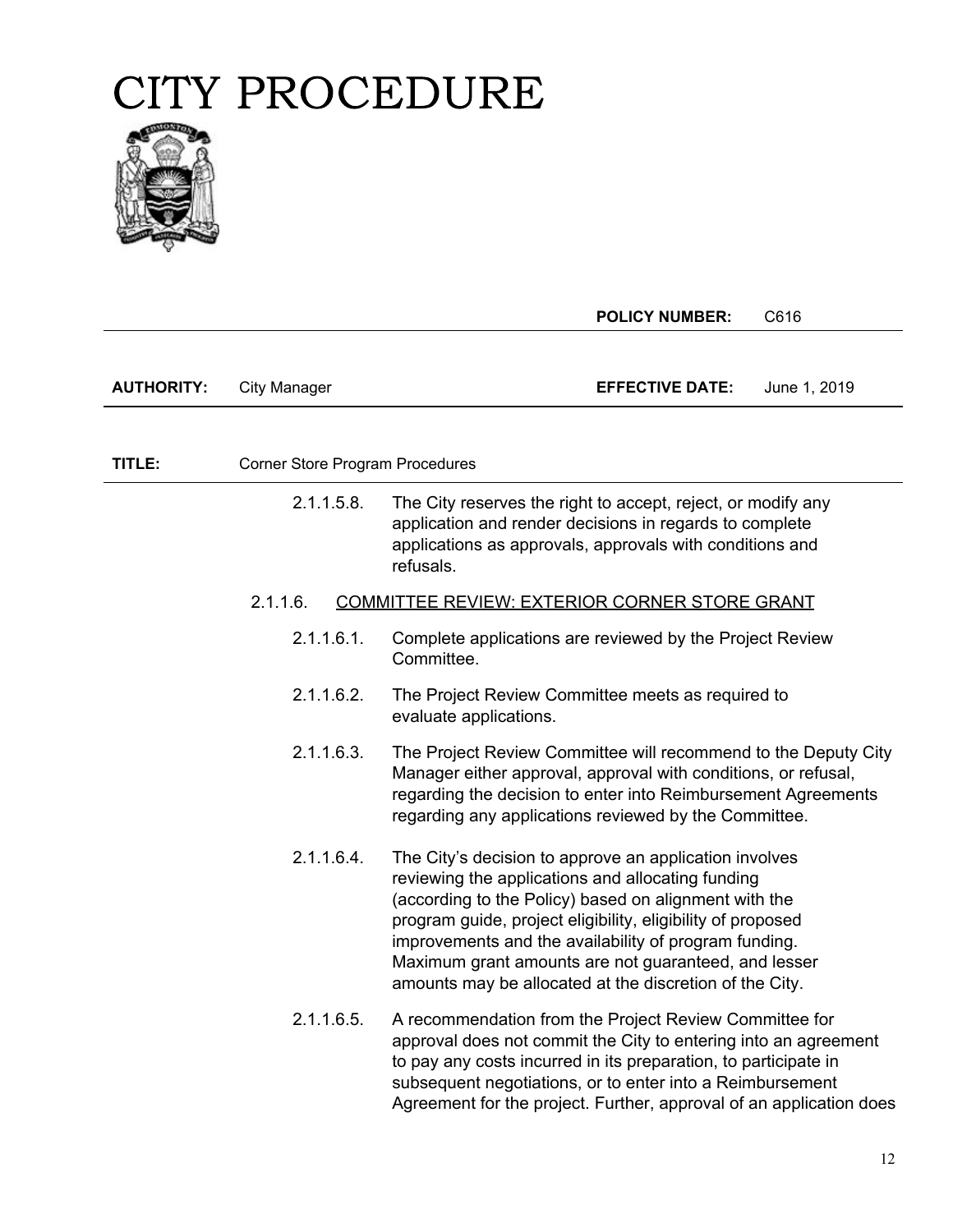

|                   |                                        | <b>POLICY NUMBER:</b><br>C616                                                                                                                                                                                                                                                                                                                                  |    |
|-------------------|----------------------------------------|----------------------------------------------------------------------------------------------------------------------------------------------------------------------------------------------------------------------------------------------------------------------------------------------------------------------------------------------------------------|----|
|                   |                                        |                                                                                                                                                                                                                                                                                                                                                                |    |
| <b>AUTHORITY:</b> | <b>City Manager</b>                    | <b>EFFECTIVE DATE:</b><br>June 1, 2019                                                                                                                                                                                                                                                                                                                         |    |
|                   |                                        |                                                                                                                                                                                                                                                                                                                                                                |    |
| TITLE:            | <b>Corner Store Program Procedures</b> |                                                                                                                                                                                                                                                                                                                                                                |    |
|                   |                                        | not constitute an agreement by the City that any contract will<br>actually be entered into by the City.                                                                                                                                                                                                                                                        |    |
|                   | 2.1.1.6.6.                             | All decisions made by the City regarding whether to approve or<br>refuse an application are final. No appeal lies from the decision of<br>the City.                                                                                                                                                                                                            |    |
|                   | 2.1.1.7.<br><b>GRANT</b>               | <b>CONSTRUCTION PROCESS: EXTERIOR CORNER STORE</b>                                                                                                                                                                                                                                                                                                             |    |
|                   | 2.1.1.7.1.                             | Applicants are required to enter into a Reimbursement<br>Agreement with the City of Edmonton which specifies the:<br>work to be completed, costs of the project, maximum<br>amount of the grant, and conditions under which the City<br>will provide a reimbursement.                                                                                          |    |
|                   | 2.1.1.7.2.                             | All work must comply with City, Provincial, and Federal<br>regulations. The applicant is responsible for securing all<br>required permits from the City of Edmonton and must<br>present a Permit Service Report prior to disbursement of<br>program funds.                                                                                                     |    |
|                   | 2.1.1.7.3.                             | All contractors must hold a valid business license issued<br>by the City of Edmonton. All construction contracts will be<br>between the applicant and the contractor.                                                                                                                                                                                          |    |
|                   | 2.1.1.7.4.                             | All projects assisted by this program must be completed,<br>with relevant documentation submitted, in a timely manner.<br>The Reimbursement Agreement will allow a maximum of<br>12 months for completion. If it can be demonstrated that<br>circumstances clearly beyond the applicant's control<br>prohibit the completion of construction and submission of |    |
|                   |                                        |                                                                                                                                                                                                                                                                                                                                                                | 13 |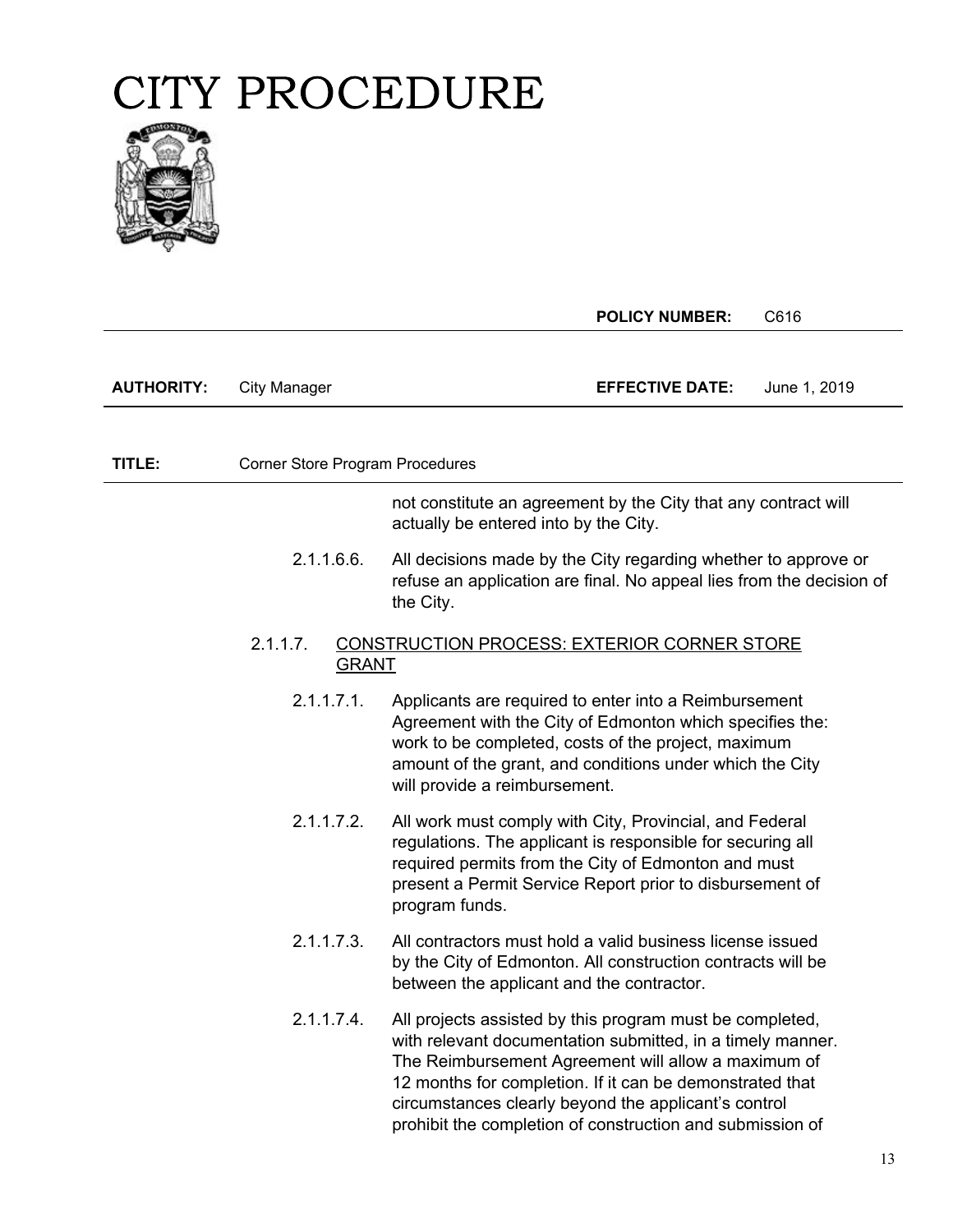

**POLICY NUMBER:** C616

| <b>AUTHORITY:</b> | City Manager | <b>EFFECTIVE DATE:</b> | June 1, 2019 |
|-------------------|--------------|------------------------|--------------|
|-------------------|--------------|------------------------|--------------|

**TITLE:** Corner Store Program Procedures

the project in a timely manner will result in the termination all relevant documentation within 12 months, the City may grant a one-time 6 month extension. Failure to complete of the Reimbursement Agreement at the discretion of the City.

#### 2.1.1.8. REIMBURSEMENT OF PROJECT COSTS: EXTERIOR CORNER STORE GRANT

- 2.1.1.8.1. Reimbursement of architectural and/or engineering fees may not exceed 20% of eligible costs.
- 2.1.1.8.2. Reimbursement of project management and administration costs may not exceed 10% of eligible costs.
- 2.1.1.8.3. At the time a reimbursement request is made, no individual or entity will be eligible for reimbursement under the Corner Store Program if such individual or entity is in default of taxes owing or an obligation funded by any other municipal program. Demonstration of good standing must be provided.
- 2.1.1.8.4. The applicant is responsible for payment of all contractors. The City will not pay the contractors directly.
- 2.1.1.8.5. The Exterior Corner Store Grant is paid only when: all construction work associated with the project has been completed and formal permit reports have been issued by the City; the work conforms to changes/improvements as outlined in the executed Reimbursement Agreement; the applicant provides a current tax notice showing that all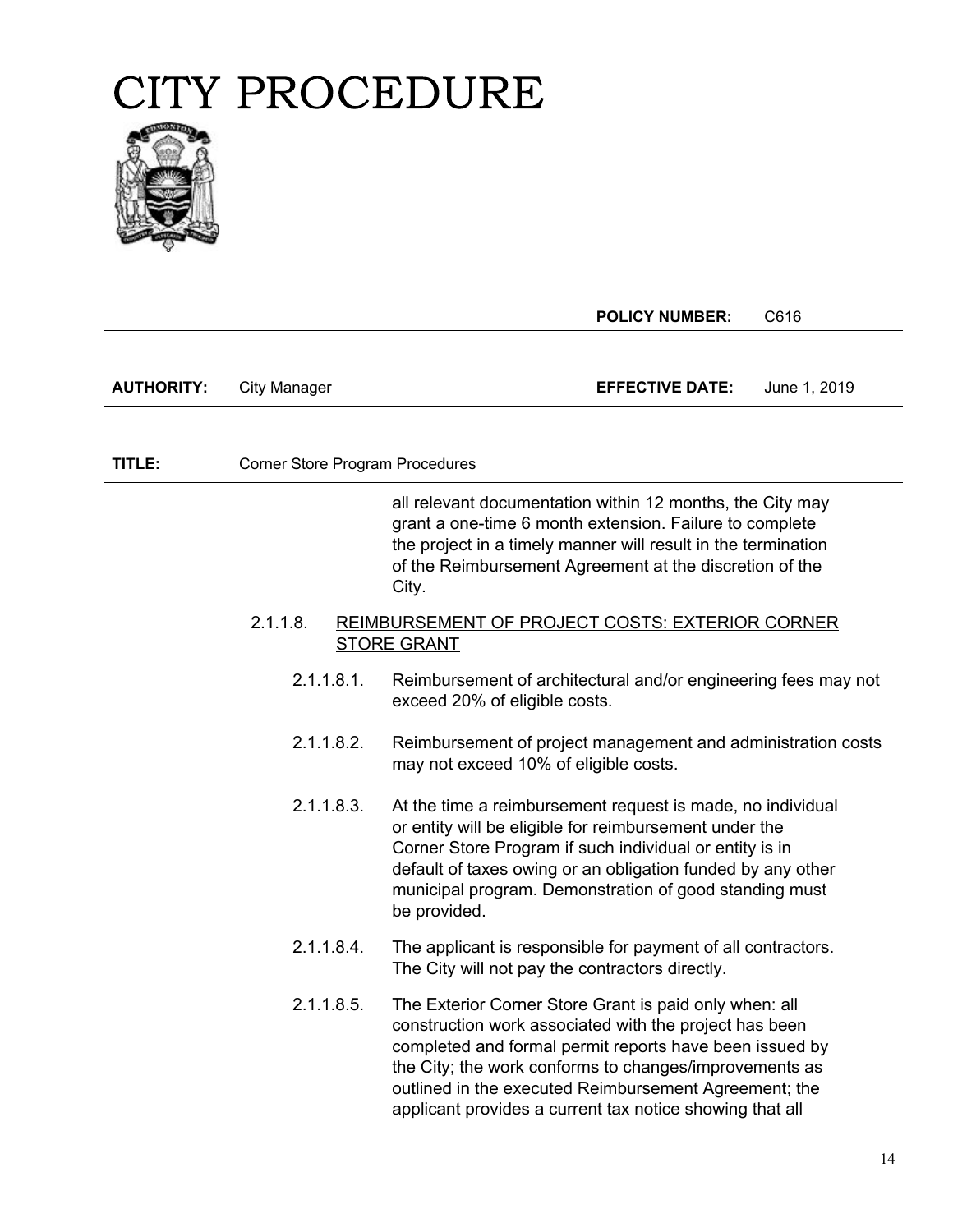

|                   |                                 | <b>POLICY NUMBER:</b>                                                                                                                                                                                                   | C616         |
|-------------------|---------------------------------|-------------------------------------------------------------------------------------------------------------------------------------------------------------------------------------------------------------------------|--------------|
| <b>AUTHORITY:</b> | <b>City Manager</b>             | <b>EFFECTIVE DATE:</b>                                                                                                                                                                                                  | June 1, 2019 |
|                   |                                 |                                                                                                                                                                                                                         |              |
| TITLE:            | Corner Store Program Procedures |                                                                                                                                                                                                                         |              |
|                   |                                 | municipal property taxes are paid; and all invoices, proof of<br>payments, and cost summaries have been submitted and<br>reviewed/approved by the City.                                                                 |              |
|                   | 2.1.1.9.<br><b>GRANT</b>        | SPECIAL CONSIDERATIONS: EXTERIOR CORNER STORE                                                                                                                                                                           |              |
|                   | 2.1.1.9.1.                      | The Deputy City Manager or that person's designate may<br>make minor exceptions to program procedures.                                                                                                                  |              |
|                   | 2.1.1.9.2.                      | For a period of 5 years after reimbursement, the Storefront and/or<br>Facade must be cleaned and maintained in accordance with the<br>standard of care applicable to owners of valuable real estate in a<br>large city. |              |
|                   | 2.1.1.9.3.                      | The Deputy City Manager has the sole authority to<br>determine eligibility of proposed work and confirmation of<br>completed work. Certain work may be required or<br>precluded as a condition of funding.              |              |
|                   | 2.1.2.                          | INTERIOR CORNER STORE GRANT                                                                                                                                                                                             |              |
|                   | 2.1.2.1.                        | AREA OF APPLICATION: INTERIOR CORNER STORE GRANT                                                                                                                                                                        |              |
|                   | $2.1.2.1.1$ .                   | These procedures apply to Interior Corner Store projects<br>undertaken on existing commercial buildings located only<br>in Neighbourhood Commercial Areas.                                                              |              |
|                   | 2.1.2.1.2.                      | These procedures are applicable to Target Areas based on<br>the available budget for the program or for such time as<br>otherwise prescribed.                                                                           |              |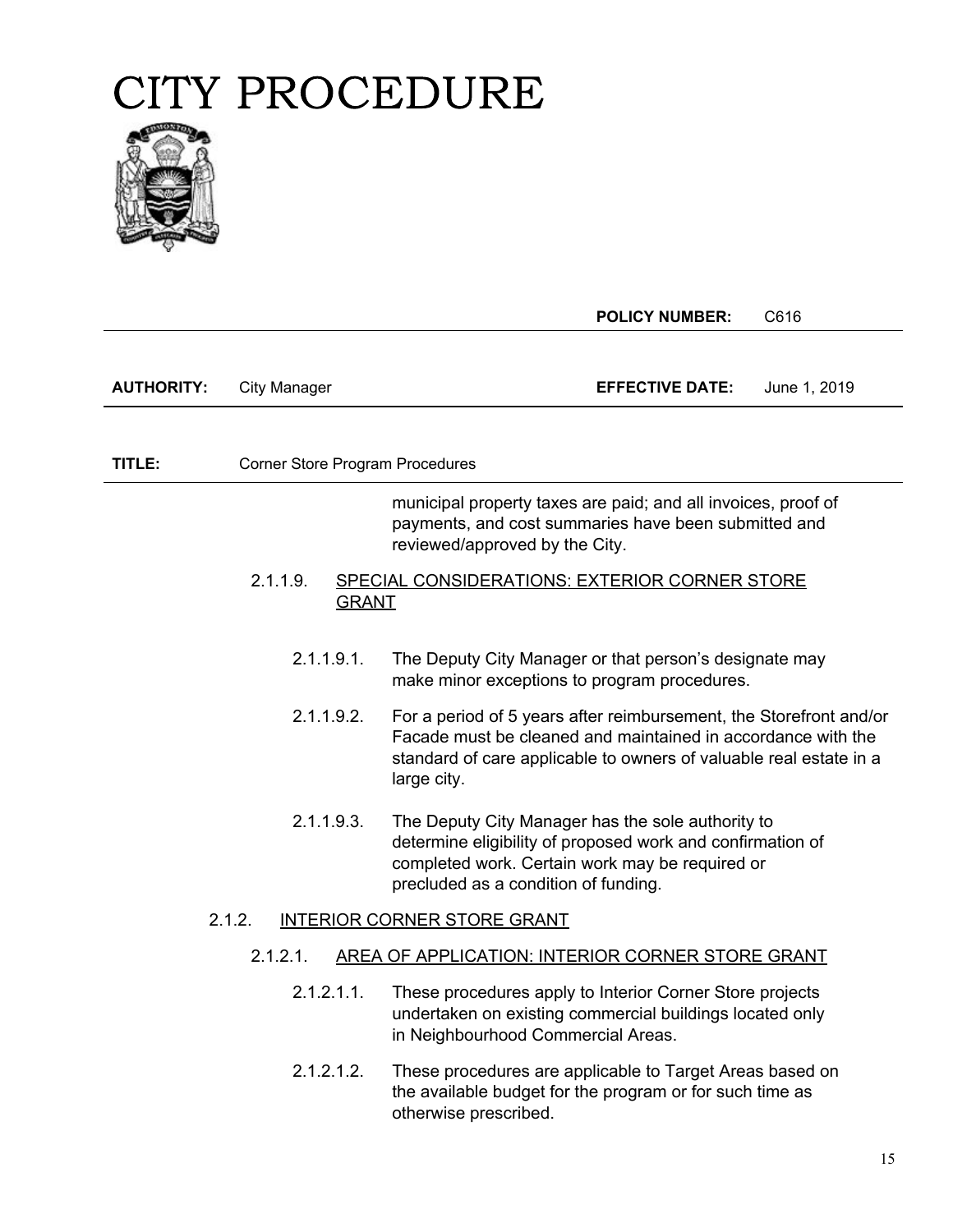

|                   |                                 | <b>POLICY NUMBER:</b><br>C616                                                                                                                                                                                                                                                                                                                                                                                                                                                                                                                                                                                                                                                                                                                                                        |
|-------------------|---------------------------------|--------------------------------------------------------------------------------------------------------------------------------------------------------------------------------------------------------------------------------------------------------------------------------------------------------------------------------------------------------------------------------------------------------------------------------------------------------------------------------------------------------------------------------------------------------------------------------------------------------------------------------------------------------------------------------------------------------------------------------------------------------------------------------------|
| <b>AUTHORITY:</b> | <b>City Manager</b>             | <b>EFFECTIVE DATE:</b><br>June 1, 2019                                                                                                                                                                                                                                                                                                                                                                                                                                                                                                                                                                                                                                                                                                                                               |
| TITLE:            | Corner Store Program Procedures |                                                                                                                                                                                                                                                                                                                                                                                                                                                                                                                                                                                                                                                                                                                                                                                      |
|                   | 2.1.2.2.<br>2.1.2.2.1.          | <b>ELIGIBILITY: INTERIOR CORNER STORE GRANT</b><br>The applicant, project and building must meet the following<br>minimum requirements to be eligible for consideration for an<br><b>Interior Corner Store Grant:</b><br>a. the applicant must be the building owner(s) or that<br>person's designate;<br>b. the proposed project must be commercial in use or<br>Mixed-Use in nature with a commercial use on the<br>main floor;<br>c. the proposed project must be referenced to a titled lot;<br>d. the Building Age must be 20 years or older;<br>e. the project must relate to a building interior that is<br>Underutilized or with a ground floor Vacant Commercial<br>Use Storefront(s) and will be occupied by an eligible<br>commercial business Post Construction;         |
|                   |                                 | the building must not previously received an Interior Corner<br>f.<br>Store Grant;<br>g. the owner of the building must be current on all municipal<br>property tax payments;<br>h. excluding design and engineering work, construction work<br>done prior to an executed Reimbursement Agreement<br>between the applicant and the City is not reimbursable;<br>the proposed project must involve eligible Interior Building<br>i.<br>Improvements and satisfy all requirements or principles in<br>the Corner Store Program Guide;<br>the applicant must meet any additional Application<br>j.<br>Requirements as specified by the Project Review<br>Committee; and<br>k. funds are allocated subject to the conditions of the Corner<br>Store Program Policy and these procedures. |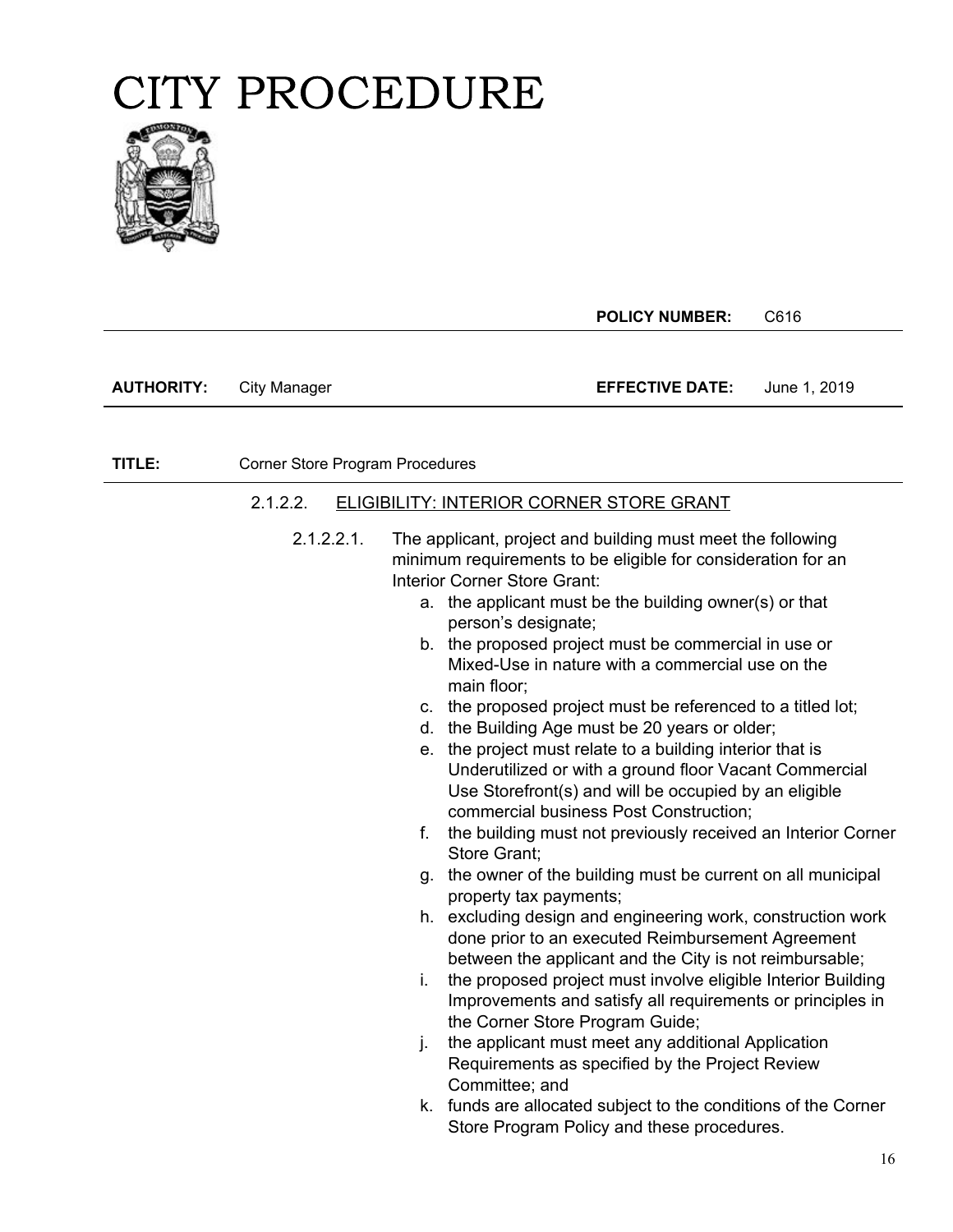

|                   |                                 | <b>POLICY NUMBER:</b><br>C616                                                                                                                                                                                                                                                                                                                                                                                                                                                                               |
|-------------------|---------------------------------|-------------------------------------------------------------------------------------------------------------------------------------------------------------------------------------------------------------------------------------------------------------------------------------------------------------------------------------------------------------------------------------------------------------------------------------------------------------------------------------------------------------|
| <b>AUTHORITY:</b> | <b>City Manager</b>             | <b>EFFECTIVE DATE:</b><br>June 1, 2019                                                                                                                                                                                                                                                                                                                                                                                                                                                                      |
|                   |                                 |                                                                                                                                                                                                                                                                                                                                                                                                                                                                                                             |
| TITLE:            | Corner Store Program Procedures |                                                                                                                                                                                                                                                                                                                                                                                                                                                                                                             |
|                   | 2.1.2.2.2.                      | Projects that cannot achieve a Storefront with transparent glass or<br>less than 10% of the total glazing obscured by the end of the<br>project are not eligible for this Program.                                                                                                                                                                                                                                                                                                                          |
|                   | 2.1.2.2.3.                      | Rehabilitation or improvements that affect historic properties must<br>be consistent with the City of Edmonton's Historic Resources<br>Management Program and are subject to review by a Heritage<br>Planner. No funds will be allocated for projects that prevent or<br>detract from future possible designation as a heritage resource.                                                                                                                                                                   |
|                   | 2.1.2.2.4.                      | Buildings that are built to predominantly accommodate<br>auto-oriented uses, such as gas stations, are not eligible to<br>apply to the Program.                                                                                                                                                                                                                                                                                                                                                             |
|                   | 2.1.2.3.<br><b>GRANT</b>        | <b>APPLICATION REQUIREMENTS: INTERIOR CORNER STORE</b>                                                                                                                                                                                                                                                                                                                                                                                                                                                      |
|                   | 2.1.2.3.1.                      | Applications submitted under the Corner Store Program Policy<br>and these procedures are completed in two stages. The first stage<br>must include the following components:<br>a) a completed application form;<br>b) photographs of the current state of the interior of the<br>building;<br>elevations, site plans, and/or any other drawings or<br>$\mathsf{C}$<br>materials identified in the Application form and/or<br>requested by the Program Manager that show the<br>improvements to be made; and |

The second stage is completed after a successful review by the Project Review Committee. Stage two applications must be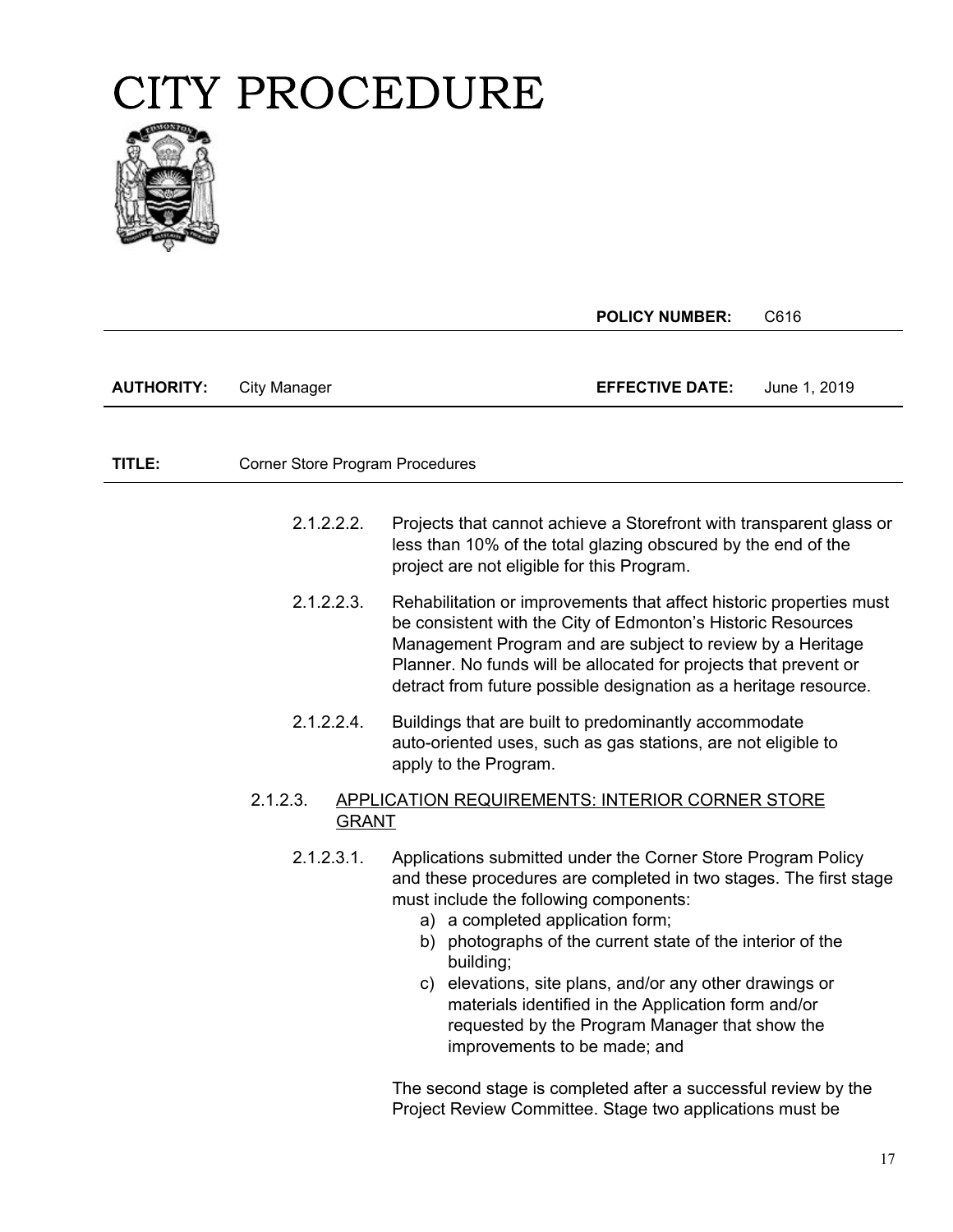

**POLICY NUMBER:** C616

**AUTHORITY:** City Manager **EFFECTIVE DATE:** June 1, 2019

**TITLE:** Corner Store Program Procedures

**PAGE:** d) a minimum of two contractor bids or quotes for all work submitted in a timely manner, and must include the following components: proposed for the project; e) a cost summary listing the itemized breakdown of the

- improvements and corresponding specific costs, the selected vendor(s)/contractor(s), and the City of Edmonton business license number of the selected contractor(s);
- f) a copy of the submitted Development Permit application and/or submitted Building Permit application and/or submitted Sign Permit application; and
- g) a Statutory Declaration by the property owner stating that their Commercial Use Storefront retail space has been Vacant or Underutilized.

To confirm property ownership, the City will pull a Land Title Certificate, and if the property owner is a company, a Corporate Registry Search.

2.1.2.3.2. Interior Building Improvements that affect historic properties must be consistent with the City of Edmonton's Historic Resources Management Program. No funds will be allocated for projects that prevent or detract from future possible designation as a heritage resource.

#### 2.1.2.4. APPLICATION PROCESS: INTERIOR CORNER STORE GRANT

2.1.2.4.1. Prior to submitting an application the applicant shall consult with the Program Manager regarding the application process, requirements, criteria, rules of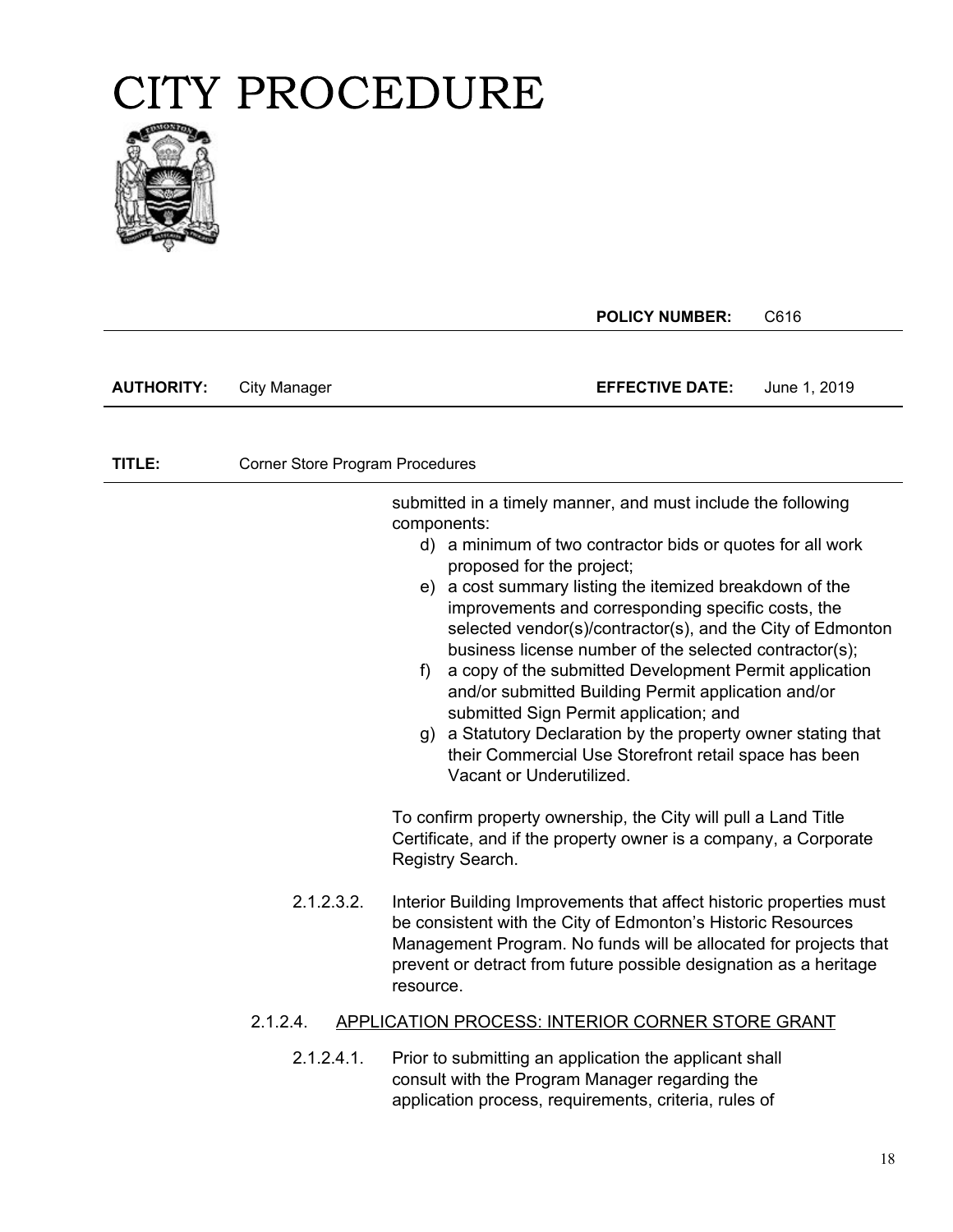

|                   |                                 | <b>POLICY NUMBER:</b>                                                                                                                                                                                                                                                                                                                              | C616         |
|-------------------|---------------------------------|----------------------------------------------------------------------------------------------------------------------------------------------------------------------------------------------------------------------------------------------------------------------------------------------------------------------------------------------------|--------------|
|                   |                                 |                                                                                                                                                                                                                                                                                                                                                    |              |
| <b>AUTHORITY:</b> | <b>City Manager</b>             | <b>EFFECTIVE DATE:</b>                                                                                                                                                                                                                                                                                                                             | June 1, 2019 |
|                   |                                 |                                                                                                                                                                                                                                                                                                                                                    |              |
| TITLE:            | Corner Store Program Procedures |                                                                                                                                                                                                                                                                                                                                                    |              |
|                   |                                 | eligibility, and project design.                                                                                                                                                                                                                                                                                                                   |              |
|                   | 2.1.2.4.2.                      | Completed applications shall be submitted to the Corner<br>Store Program Manager.                                                                                                                                                                                                                                                                  |              |
|                   | 2.1.2.4.3.                      | In order to ensure adequate, consistent review and<br>evaluation, the project application shall be prepared in<br>accordance with the format established by the<br>administration.                                                                                                                                                                 |              |
|                   | 2.1.2.4.4.                      | Project applications will be received and reviewed at<br>regular application periods identified by program<br>administration until the funds are depleted or the program<br>has ended.                                                                                                                                                             |              |
|                   | 2.1.2.4.5.                      | After the project is reviewed by the Project Review<br>Committee and before an applicant may enter into a<br>Reimbursement Agreement with the City of Edmonton, the<br>Corner Store Program Manager will conduct a<br>Pre-Construction Inspection of the subject property to<br>determine the pre-construction status of the building.             |              |
|                   | 2.1.2.4.6.                      | To be eligible for reimbursement, no work, excluding design and<br>engineering work, may be performed until a Reimbursement<br>Agreement has been signed by all parties and fully executed by<br>the City. Projects that have commenced prior to a fully executed<br>Reimbursement Agreement being in place are not eligible for<br>reimbursement. |              |
|                   | 2.1.2.4.7.                      | The City reserves the right to accept, reject, or modify any<br>application and render decisions in regards to complete<br>applications as approvals, approvals with conditions, and                                                                                                                                                               |              |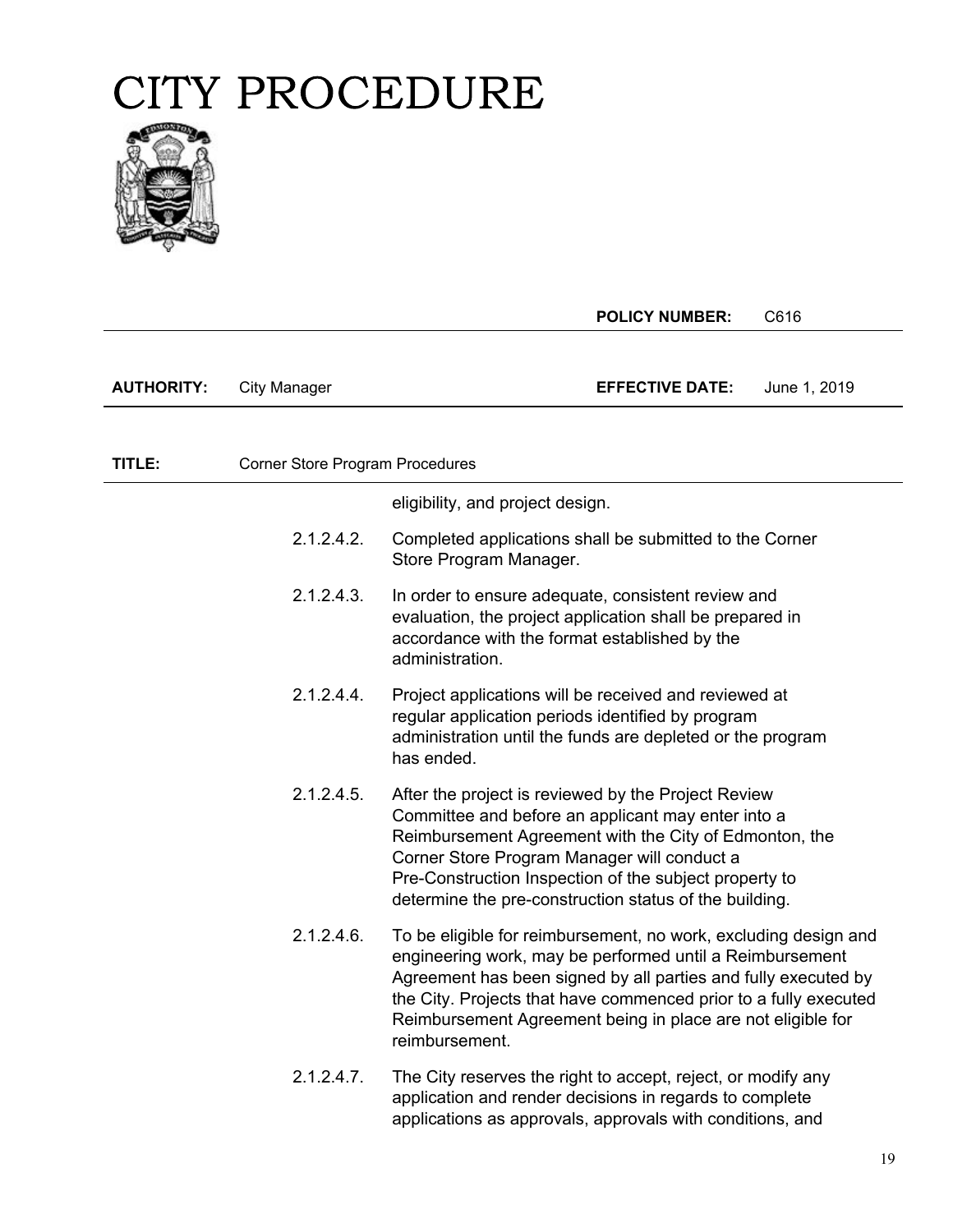

 $\overline{\phantom{a}}$ 

|                   |                                 | <b>POLICY NUMBER:</b><br>C616                                                                                                                                                                                                                                                                                                                                                                                                                              |
|-------------------|---------------------------------|------------------------------------------------------------------------------------------------------------------------------------------------------------------------------------------------------------------------------------------------------------------------------------------------------------------------------------------------------------------------------------------------------------------------------------------------------------|
| <b>AUTHORITY:</b> | <b>City Manager</b>             | <b>EFFECTIVE DATE:</b><br>June 1, 2019                                                                                                                                                                                                                                                                                                                                                                                                                     |
| TITLE:            | Corner Store Program Procedures |                                                                                                                                                                                                                                                                                                                                                                                                                                                            |
|                   |                                 | refusals.                                                                                                                                                                                                                                                                                                                                                                                                                                                  |
|                   | 2.1.2.5.                        | COMMITTEE REVIEW: INTERIOR CORNER STORE GRANT                                                                                                                                                                                                                                                                                                                                                                                                              |
|                   | 2.1.2.5.1.                      | Complete applications are reviewed by the Program<br>Manager and the Project Review Committee.                                                                                                                                                                                                                                                                                                                                                             |
|                   | 2.1.2.5.2.                      | The Project Review Committee meets as required to<br>evaluate applications.                                                                                                                                                                                                                                                                                                                                                                                |
|                   | 2.1.2.5.3.                      | The Project Review Committee will recommend to the<br>Deputy City Manager approval, modification or refusal<br>regarding the decision to enter into Reimbursement<br>Agreements.                                                                                                                                                                                                                                                                           |
|                   | 2.1.2.5.4.                      | The City's decision to approve an application involves<br>reviewing the applications and allocating funding<br>(according to the Policy) based on alignment with program<br>guide, project eligibility, eligibility of proposed<br>improvements, and the availability of program funding.<br>Maximum grant amounts are not guaranteed, and lesser<br>amounts may be allocated at the discretion of the City.                                               |
|                   | 2.1.2.5.5.                      | A recommendation from the Project Review Committee for<br>approval does not commit the City to enter into an<br>agreement to pay any costs incurred in its preparation, to<br>participate in subsequent negotiations, or to enter into a<br>Reimbursement Agreement for the project. Further,<br>approval of an application does not constitute an<br>agreement by the City that any Reimbursement Agreement<br>will actually be entered into by the City. |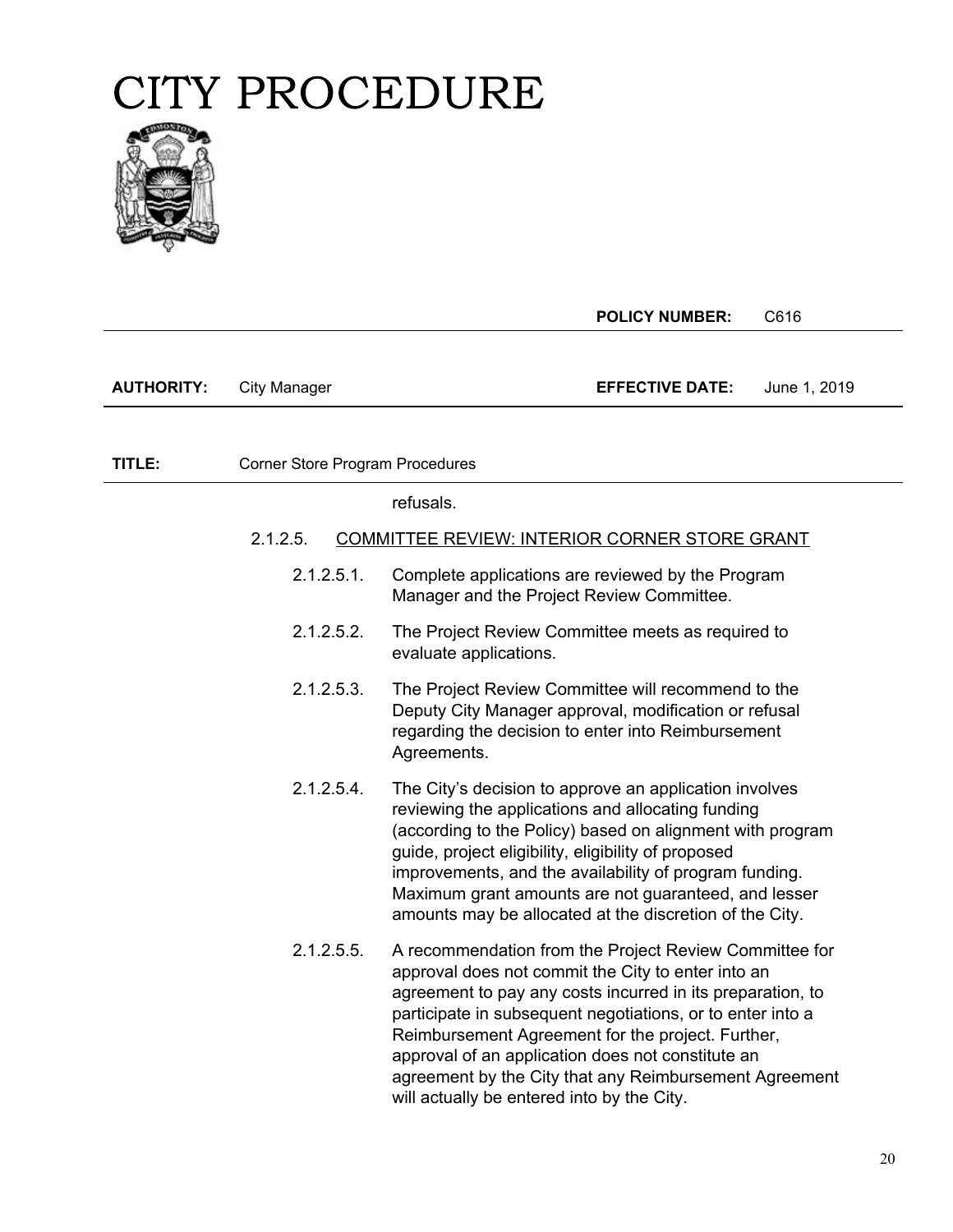

|                   |                                 | <b>POLICY NUMBER:</b>                                                                                                                                                                                                                                                                                                                                                                                                                                                                                                    | C616         |
|-------------------|---------------------------------|--------------------------------------------------------------------------------------------------------------------------------------------------------------------------------------------------------------------------------------------------------------------------------------------------------------------------------------------------------------------------------------------------------------------------------------------------------------------------------------------------------------------------|--------------|
| <b>AUTHORITY:</b> | <b>City Manager</b>             | <b>EFFECTIVE DATE:</b>                                                                                                                                                                                                                                                                                                                                                                                                                                                                                                   | June 1, 2019 |
| TITLE:            | Corner Store Program Procedures |                                                                                                                                                                                                                                                                                                                                                                                                                                                                                                                          |              |
|                   | $2.1.2.5.6$ .                   | All decisions made by the City regarding whether to approve or<br>reject an application are final. No appeal lies from the decision of<br>the City.                                                                                                                                                                                                                                                                                                                                                                      |              |
|                   | 2.1.2.6.<br><b>GRANT</b>        | <b>CONSTRUCTION PROCESS: INTERIOR CORNER STORE</b>                                                                                                                                                                                                                                                                                                                                                                                                                                                                       |              |
|                   | 2.1.2.6.1.                      | Applicants are required to enter into a Reimbursement<br>Agreement with the City of Edmonton which specifies the:<br>work to be completed, costs of the project, the maximum<br>amount of the grant, and conditions under which the City<br>will provide a reimbursement.                                                                                                                                                                                                                                                |              |
|                   | 2.1.2.6.2.                      | All work must comply with City, Provincial and Federal<br>regulations. The applicant is responsible for securing all<br>required permits from the City of Edmonton and must<br>present all Permit Service Reports prior to disbursement of<br>program funds.                                                                                                                                                                                                                                                             |              |
|                   | 2.1.2.6.3.                      | All contractors must hold a valid business license issued<br>by the City of Edmonton. All construction contracts will be<br>between the applicant and the contractor.                                                                                                                                                                                                                                                                                                                                                    |              |
|                   | 2.1.2.6.4.                      | All projects assisted by this program must be completed<br>with relevant documentation submitted in a timely manner,<br>including an executed 2 year (minimum) lease agreement<br>with a new commercial tenant. The Reimbursement<br>Agreement will allow a maximum of 12 months for<br>completion. If it can be demonstrated that circumstances<br>clearly beyond the applicant's control prohibit the<br>completion of construction and submission of all relevant<br>documents within 12 months, the City may grant a |              |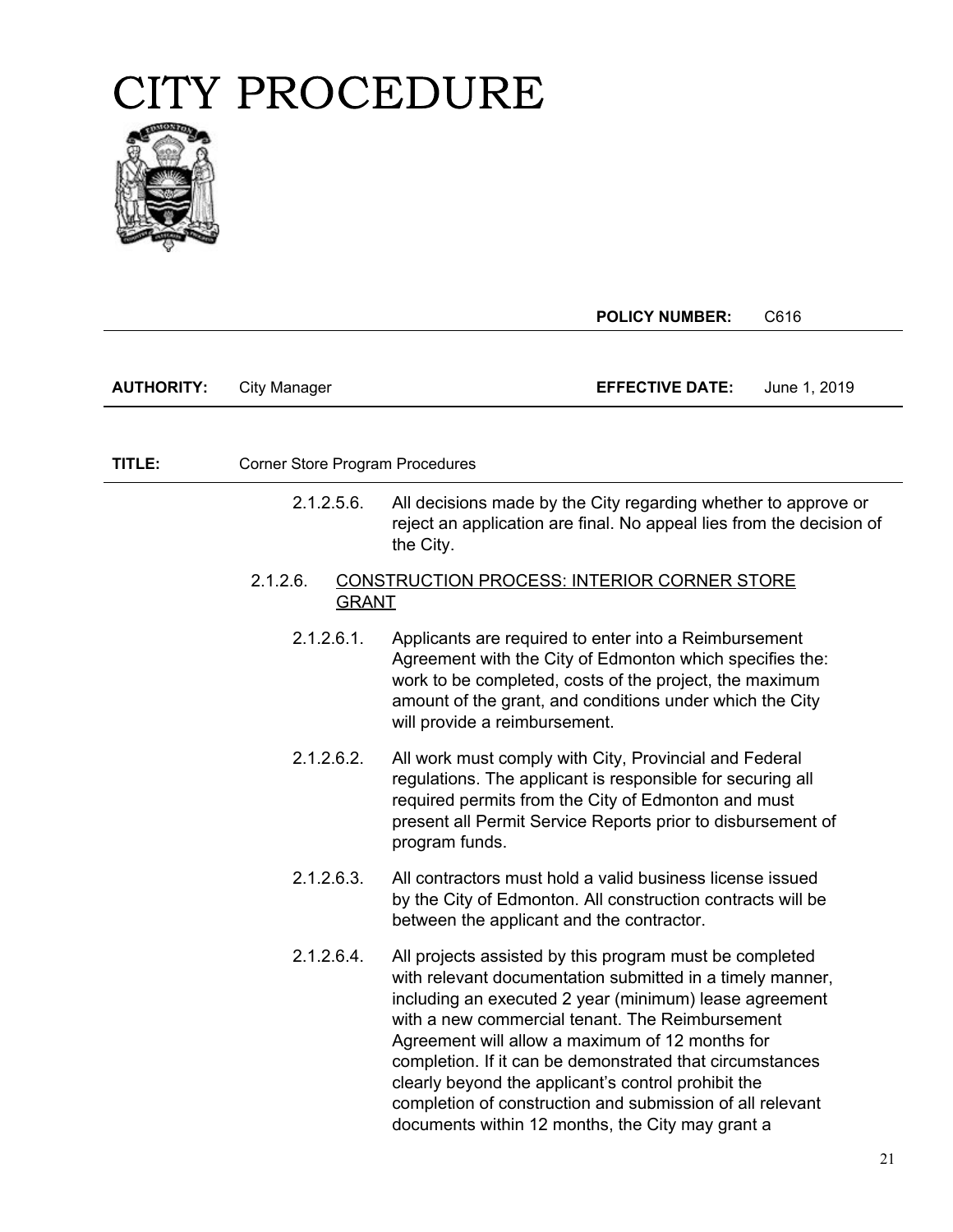

|                   |                                        | <b>POLICY NUMBER:</b>                                                                                                                                                                                                                                                                                                                                                                                                                                                                                            | C616         |
|-------------------|----------------------------------------|------------------------------------------------------------------------------------------------------------------------------------------------------------------------------------------------------------------------------------------------------------------------------------------------------------------------------------------------------------------------------------------------------------------------------------------------------------------------------------------------------------------|--------------|
| <b>AUTHORITY:</b> | <b>City Manager</b>                    | <b>EFFECTIVE DATE:</b>                                                                                                                                                                                                                                                                                                                                                                                                                                                                                           | June 1, 2019 |
|                   |                                        |                                                                                                                                                                                                                                                                                                                                                                                                                                                                                                                  |              |
| TITLE:            | <b>Corner Store Program Procedures</b> |                                                                                                                                                                                                                                                                                                                                                                                                                                                                                                                  |              |
|                   |                                        | one-time 6 month extension. Failure to complete the<br>project in a timely manner will result in a termination of the<br>Reimbursement Agreement at the discretion of the City.                                                                                                                                                                                                                                                                                                                                  |              |
|                   | 2.1.2.7.                               | REIMBURSEMENT OF PROJECT COSTS: INTERIOR CORNER<br><b>STORE GRANT</b>                                                                                                                                                                                                                                                                                                                                                                                                                                            |              |
|                   | 2.1.2.7.1.                             | Reimbursement for architectural and/or engineering fees may not<br>exceed 20% of eligible costs.                                                                                                                                                                                                                                                                                                                                                                                                                 |              |
|                   | 2.1.2.7.2.                             | Reimbursement for project management and administration costs<br>may not exceed 10% of eligible costs.                                                                                                                                                                                                                                                                                                                                                                                                           |              |
|                   | 2.1.2.7.3.                             | At the time a reimbursement request is made, no individual<br>or entity will be eligible for reimbursement under the<br>Corner Store Program if such individual or entity is in<br>default of taxes owing or an obligation funded by any other<br>municipal program. Demonstration of good standing must<br>be provided.                                                                                                                                                                                         |              |
|                   | 2.1.2.7.4.                             | The applicant is responsible for payment of all contractors.<br>The City will not pay the contractors directly.                                                                                                                                                                                                                                                                                                                                                                                                  |              |
|                   | 2.1.2.7.5.                             | The Interior Building Improvements Grant is paid only when: all<br>construction work associated with the project is completed and<br>formal permit reports have need issued by the City; the work<br>conforms to changes/improvements as outlined in the executed<br>Reimbursement Agreement; the applicant provides a current tax<br>notice showing all municipal property taxes are paid; and all<br>invoices, proof of payments, and cost summaries have been<br>submitted and reviewed/approved by the City. |              |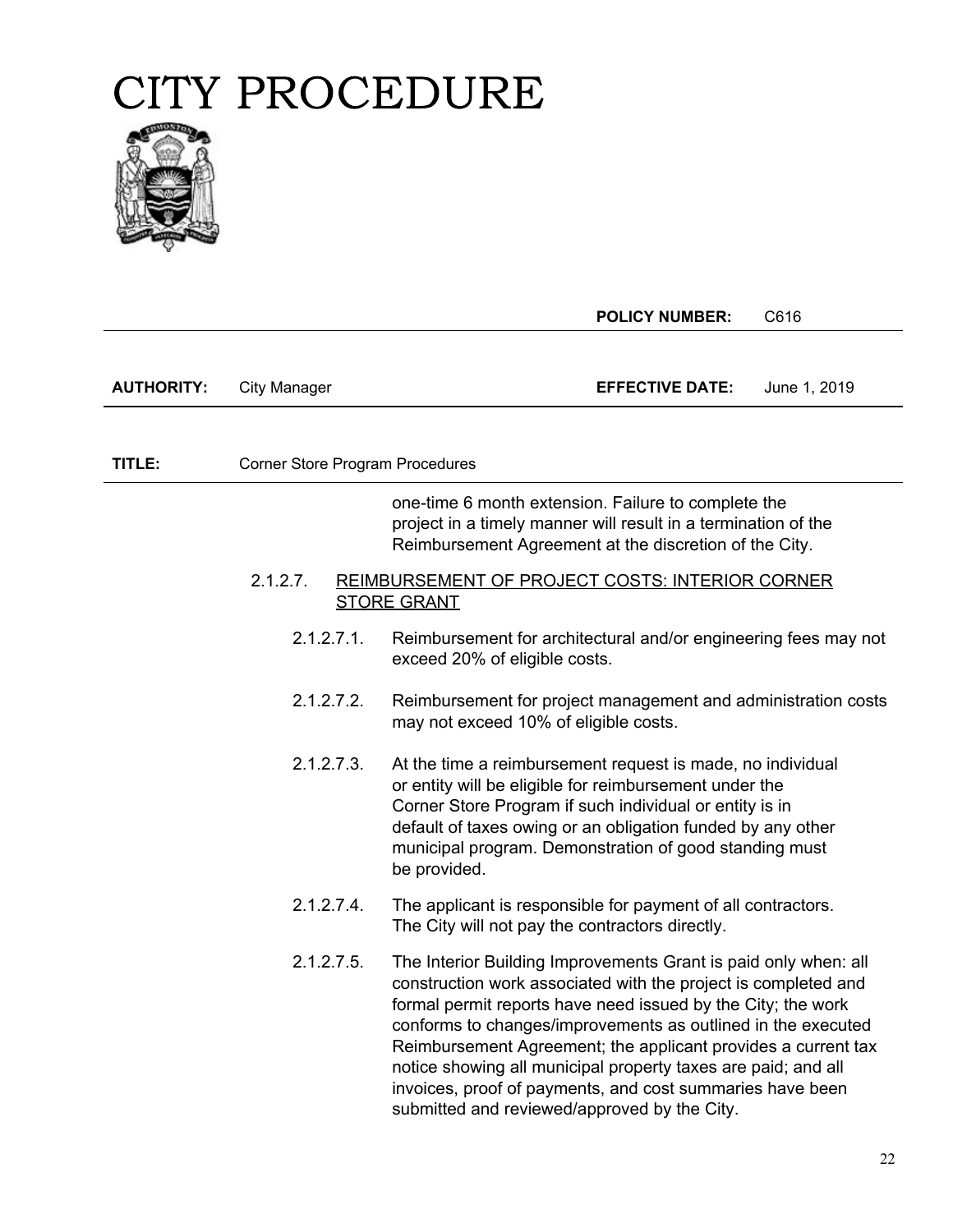

|                   |                                 | <b>POLICY NUMBER:</b><br>C616                                                                                                                                                                                                                                                                                                                                                                                                                                            |
|-------------------|---------------------------------|--------------------------------------------------------------------------------------------------------------------------------------------------------------------------------------------------------------------------------------------------------------------------------------------------------------------------------------------------------------------------------------------------------------------------------------------------------------------------|
| <b>AUTHORITY:</b> | City Manager                    | <b>EFFECTIVE DATE:</b><br>June 1, 2019                                                                                                                                                                                                                                                                                                                                                                                                                                   |
| TITLE:            | Corner Store Program Procedures |                                                                                                                                                                                                                                                                                                                                                                                                                                                                          |
|                   | 2.1.2.7.6.                      | Reimbursement is limited to labor and material for eligible<br>cost items only. However, the City may require that<br>non-eligible work be performed as a precondition for<br>reimbursement of eligible cost items. Improvements which<br>place the property in compliance with all City Bylaws,<br>including but not limited to the Minimum Maintenance<br>Standards Bylaw, are always required, even where such<br>improvements may not be eligible for reimbursement. |
|                   | $2.1.2.8$ .<br><b>GRANT</b>     | SPECIAL CONSIDERATIONS: INTERIOR CORNER STORE                                                                                                                                                                                                                                                                                                                                                                                                                            |
|                   | 2.1.2.8.1.                      | For a period of 5 years after the reimbursement for Interior Corner<br>Store Grant, the building owner must:<br>a. clean and repair the commercial space in<br>accordance with the standard of care<br>applicable to owners of valuable real estate in<br>a large city; and<br>b. use the commercial space only for eligible<br>retail and Commercial Uses as prescribed by<br>the procedures.                                                                           |
|                   | 2.1.2.8.2.                      | The Deputy City Manager or that person's designate may<br>make minor exceptions to program procedures                                                                                                                                                                                                                                                                                                                                                                    |
|                   | 2.1.2.8.3.                      | The Deputy City Manager has the sole authority to<br>determine eligibility of proposed work and confirmation of<br>completed work. Certain work may be required or<br>precluded as a condition of funding.                                                                                                                                                                                                                                                               |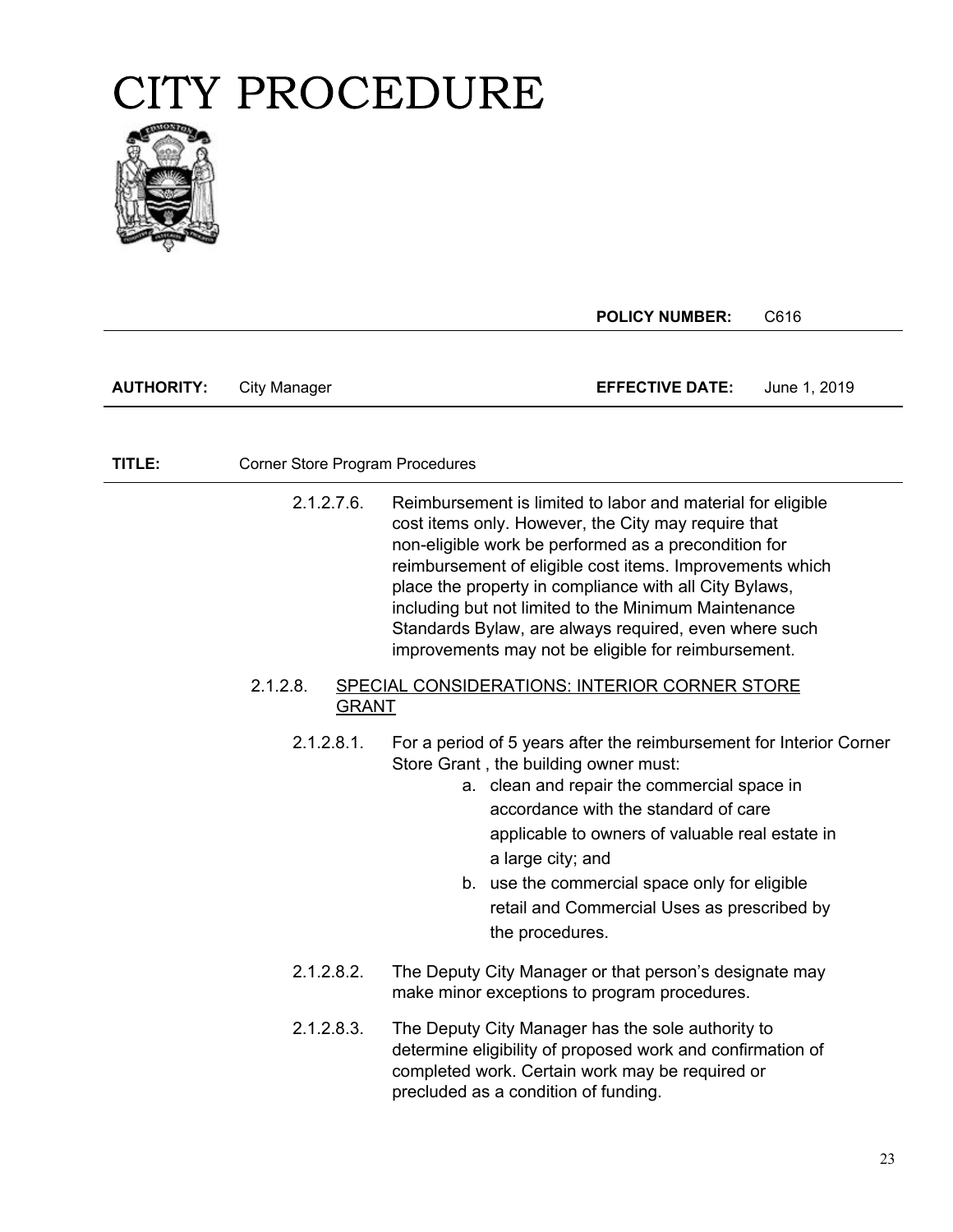

**POLICY NUMBER:** C616

**AUTHORITY:** City Manager **EFFECTIVE DATE:** June 1, 2019

#### **TITLE:** Corner Store Program Procedures

2.2. CORNER STORE LIGHT

#### 2.2.1. COMBINED LIGHT GRANT

- 2.2.1.1. AREA OF APPLICATION: COMBINED LIGHT GRANT
	- 2.2.1.1.1. These procedures apply to Corner Store Light projects undertaken on existing Commercial Buildings located only within a Neighbourhood Commercial Area. For the purposes of Corner Store Light, a Standalone Commercial Building that is not adjacent to any other commercial building (and is therefore not within a Neighbourhood Commercial Area as defined by these procedures) may be eligible for a grant if the applicant and the project meet all other eligibility criteria of these procedures and the Corner Store Program Policy.
	- 2.2.1.1.2. These procedures are applicable to Target Areas based on the available Program budget for the program or for such time as otherwise prescribed.

#### 2.2.1.2. ELIGIBILITY: COMBINED LIGHT GRANT

- 2.2.1.2.1. The applicant, project and building must meet the following minimum requirements to be eligible for consideration for a Combined Light Grant:
	- a) the applicant must be the building owner(s) or that person's designate;
	- b) the proposed project must be related to a Commercial Building with a Storefront facing onto a public road right-of-way, excluding an alley, and may have a Facade facing onto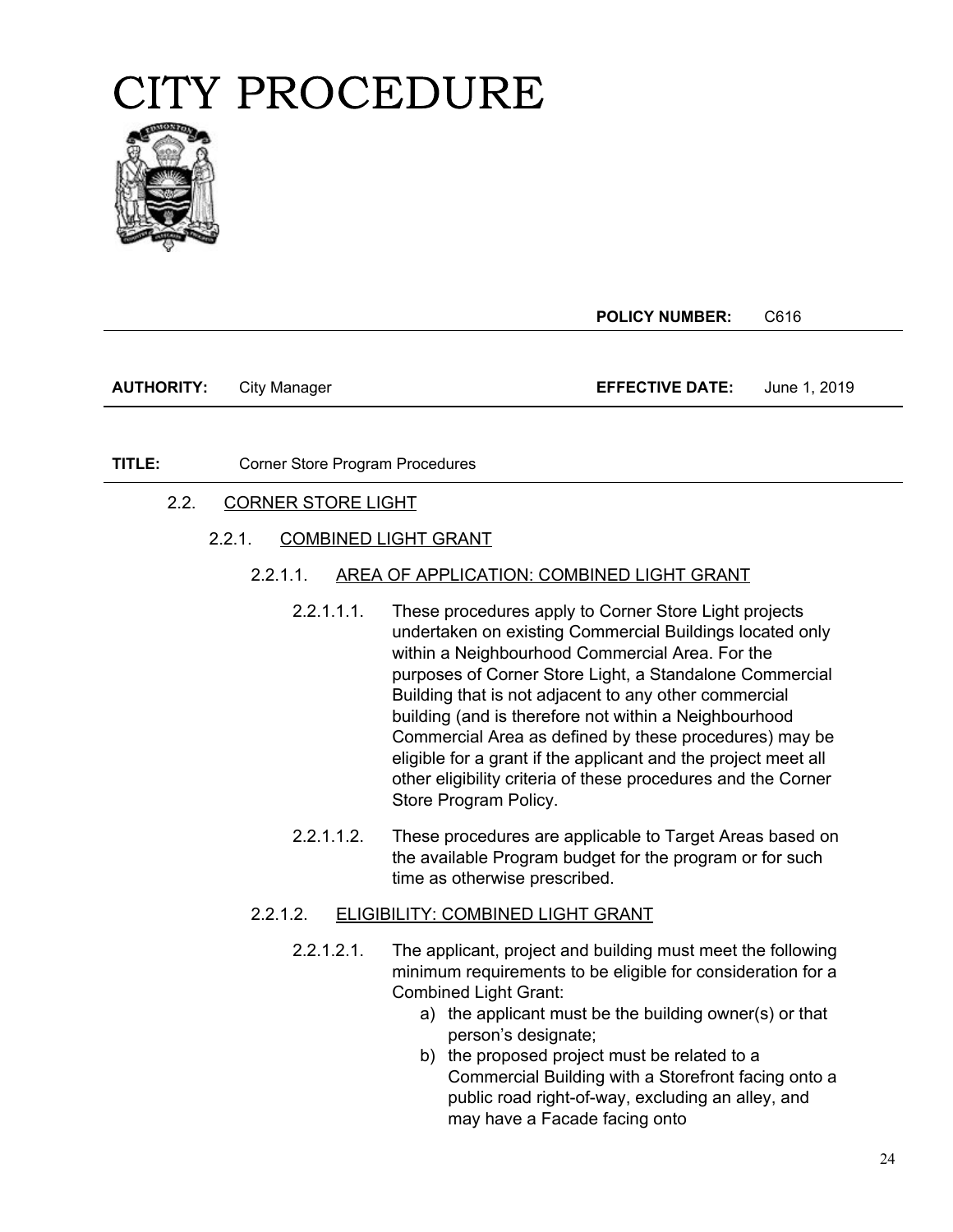

**POLICY NUMBER:** C616

**AUTHORITY:** City Manager **EFFECTIVE DATE:** June 1, 2019

**TITLE:** Corner Store Program Procedures

pedestrian-oriented, municipally-owned open space;

- c) the proposed project must be related to a Commercial Building that is commercial in use or mixed-use in nature with commercial on the main floor, or has a commercial function;
- d) the building must not have previously received a Corner Store Program grant;
- e) the owner of the building must be current on municipal property tax payments;
- f) the Building Age must be 20 years or older;
- g) excluding design and engineering work, construction work done prior to an executed Reimbursement Agreement between the applicant and the City is not reimbursable;
- h) the proposed project must involve eligible Façade and Storefront Improvements and satisfy any Corner Store Program design principles identified in the Program Guide for implementation of these procedures;
- i) the applicant must meet additional Application Requirements as specified in the Program Guide; and
- j) funds are allocated subject to the conditions of the Corner Store Program Policy and these procedures.
- 2.2.1.2.2. Projects that cannot achieve a Storefront with transparent glass or less than 10% of the total glazing obscured by the end of the project are not eligible for the Program.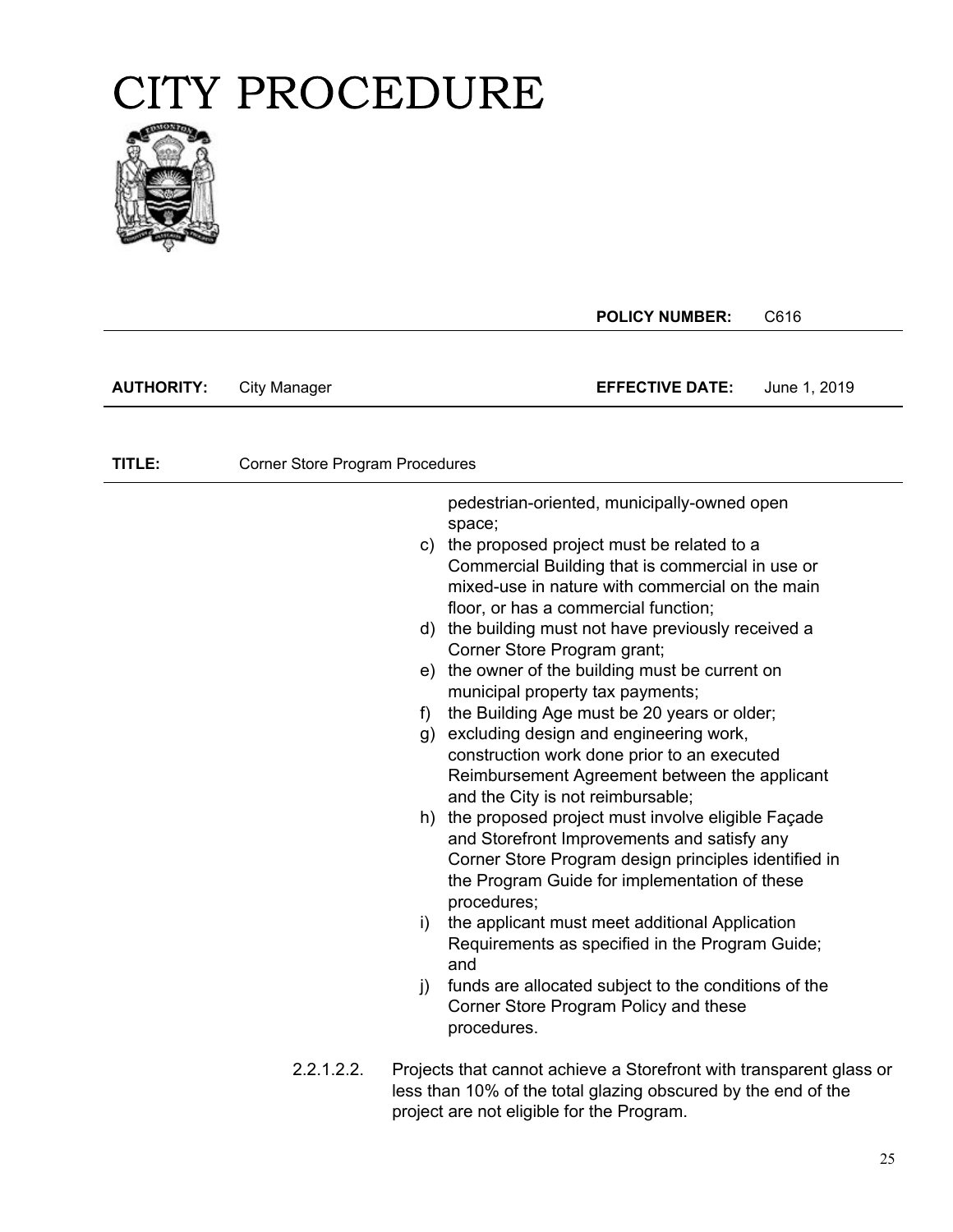

|                   |                                 | <b>POLICY NUMBER:</b><br>C616                                                                                                                                                                                                                                                                                                             |  |
|-------------------|---------------------------------|-------------------------------------------------------------------------------------------------------------------------------------------------------------------------------------------------------------------------------------------------------------------------------------------------------------------------------------------|--|
| <b>AUTHORITY:</b> | <b>City Manager</b>             | <b>EFFECTIVE DATE:</b><br>June 1, 2019                                                                                                                                                                                                                                                                                                    |  |
|                   |                                 |                                                                                                                                                                                                                                                                                                                                           |  |
|                   |                                 |                                                                                                                                                                                                                                                                                                                                           |  |
| TITLE:            | Corner Store Program Procedures |                                                                                                                                                                                                                                                                                                                                           |  |
|                   | 2.2.1.2.3.                      | Should a property owner wish to apply the Combined Light Grant<br>to Interior Building Improvements, the commercial space must be<br>Underutilized or Vacant.                                                                                                                                                                             |  |
|                   | 2.2.1.2.4.                      | Rehabilitation or improvements that affect historic properties must<br>be consistent with the City of Edmonton's Historic Resources<br>Management Program and are subject to review by a Heritage<br>Planner. No funds will be allocated for projects that prevent or<br>detract from future possible designation as a heritage resource. |  |
|                   | 2.2.1.2.5.                      | Buildings that are built to predominantly accommodate<br>auto-oriented uses, such as gas stations, are not eligible to<br>apply to the Program.                                                                                                                                                                                           |  |
|                   | 2.2.1.3.                        | APPLICATION REQUIREMENTS: COMBINED LIGHT GRANT                                                                                                                                                                                                                                                                                            |  |
|                   | 2.2.1.3.1.                      | Applications submitted under the Corner Store Program<br>Policy are completed in two stages, the first of which must<br>include the following components:                                                                                                                                                                                 |  |
|                   |                                 | g) a completed application form;<br>h) photographs of the current state of the<br>building;<br>elevations, site plans, and/or any other<br>i)<br>drawings or materials identified in the<br>Application form and/or requested by the<br>Program Manager that show the<br>improvements to be made; and                                     |  |
|                   |                                 | The second stage is completed after a successful review by the<br>Project Review Committee. Stage two applications must be                                                                                                                                                                                                                |  |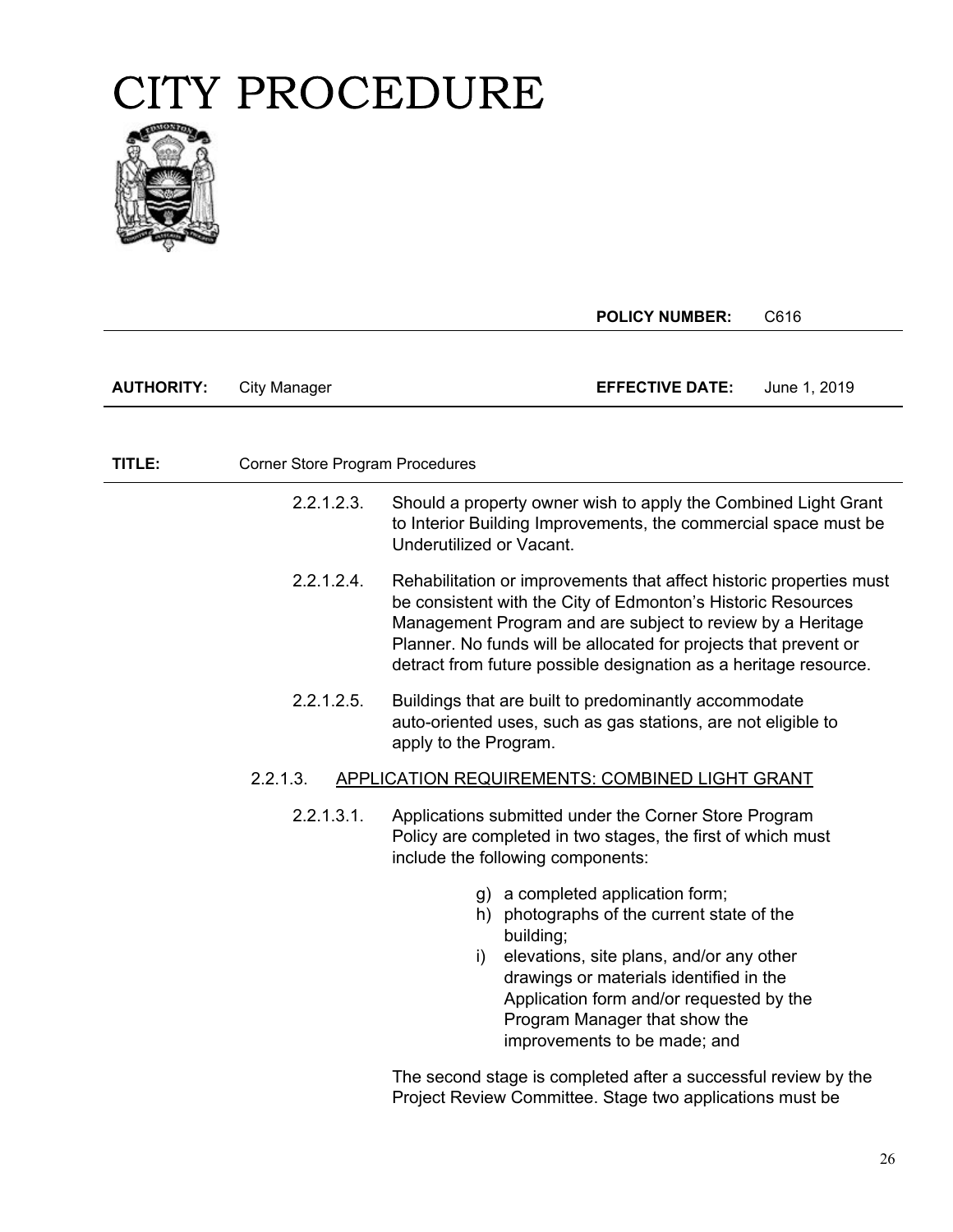

|                   |                                        |                         | <b>POLICY NUMBER:</b>                                                                                                                                                                                                                                                                                                                                                                                                                                                                          | C616         |
|-------------------|----------------------------------------|-------------------------|------------------------------------------------------------------------------------------------------------------------------------------------------------------------------------------------------------------------------------------------------------------------------------------------------------------------------------------------------------------------------------------------------------------------------------------------------------------------------------------------|--------------|
| <b>AUTHORITY:</b> | <b>City Manager</b>                    |                         | <b>EFFECTIVE DATE:</b>                                                                                                                                                                                                                                                                                                                                                                                                                                                                         | June 1, 2019 |
| TITLE:            | <b>Corner Store Program Procedures</b> |                         |                                                                                                                                                                                                                                                                                                                                                                                                                                                                                                |              |
|                   |                                        | components:             | submitted in a timely manner, and must include the following                                                                                                                                                                                                                                                                                                                                                                                                                                   |              |
|                   |                                        | $\mathbf{j}$<br>$\vert$ | a minimum of two contractor bids or quotes for all<br>work proposed for the project;<br>k) a cost summary listing the itemized breakdown of<br>the improvements and corresponding specific<br>costs, the selected vendor(s)/contractor(s), and the<br>City of Edmonton business license number of the<br>selected contractor(s); and<br>a copy of the submitted Development Permit<br>application and/or submitted Building Permit<br>application and/or submitted Sign Permit<br>application. |              |
|                   |                                        | Registry Search.        | To confirm property ownership, the City will pull a Land Title<br>Certificate, and if the property owner is a company, a Corporate                                                                                                                                                                                                                                                                                                                                                             |              |
|                   | 2.2.1.4.                               |                         | <b>APPLICATION PROCESS: COMBINED LIGHT GRANT</b>                                                                                                                                                                                                                                                                                                                                                                                                                                               |              |
|                   | 2.2.1.4.1.                             |                         | Prior to submitting an application the applicant shall<br>consult with the Program Manager regarding the<br>application process, requirements, criteria, rules of<br>eligibility, and project design.                                                                                                                                                                                                                                                                                          |              |
|                   | 2.2.1.4.2.                             | Store Program Manager.  | Completed applications shall be submitted to the Corner                                                                                                                                                                                                                                                                                                                                                                                                                                        |              |
|                   | 2.2.1.4.3.                             |                         | In order to ensure adequate, consistent review and<br>evaluation, the project application shall be prepared in                                                                                                                                                                                                                                                                                                                                                                                 |              |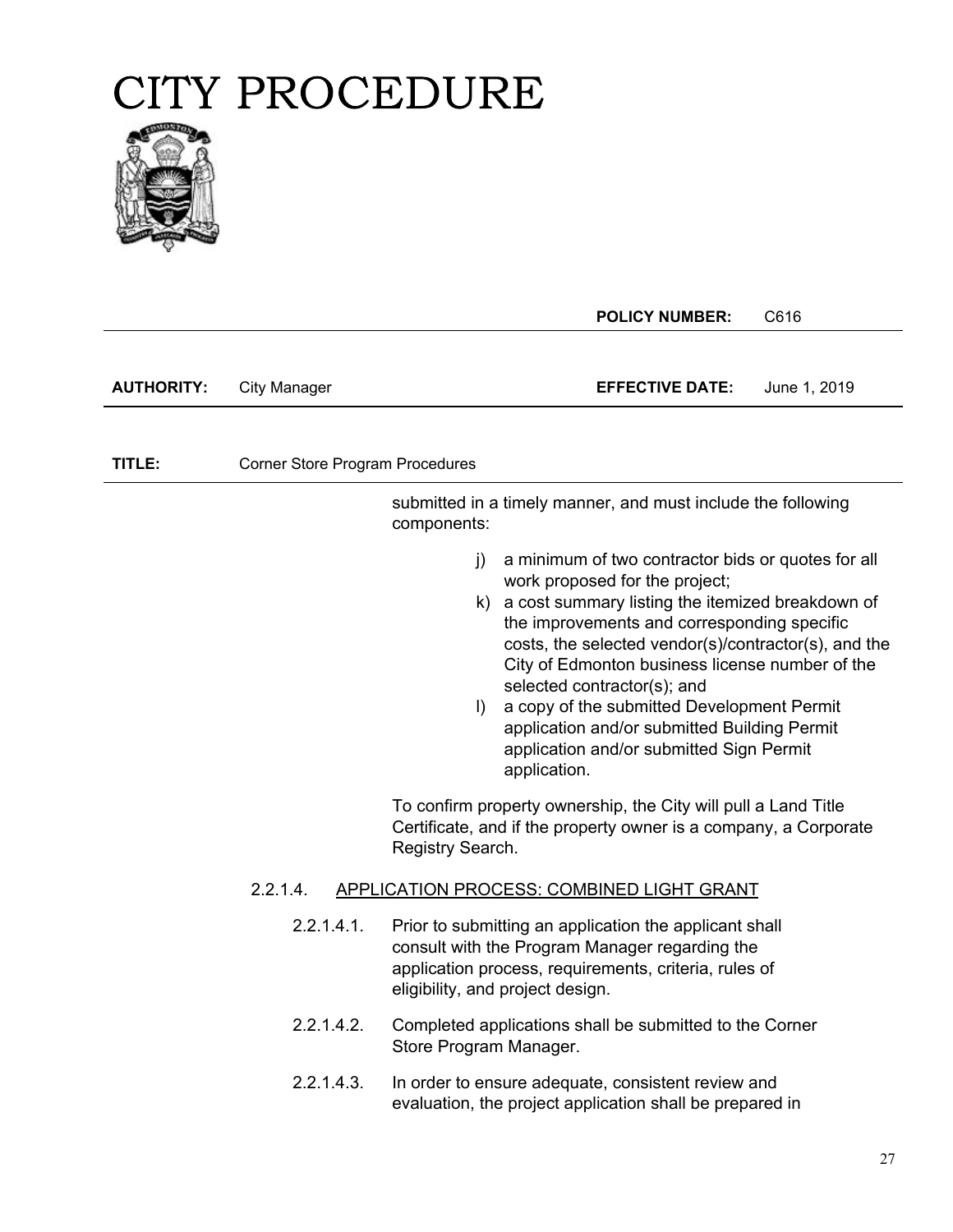

|                   |                                        | <b>POLICY NUMBER:</b>                                                                                                                                                                                                                                                                                                                                                                                                      | C616         |
|-------------------|----------------------------------------|----------------------------------------------------------------------------------------------------------------------------------------------------------------------------------------------------------------------------------------------------------------------------------------------------------------------------------------------------------------------------------------------------------------------------|--------------|
|                   |                                        |                                                                                                                                                                                                                                                                                                                                                                                                                            |              |
| <b>AUTHORITY:</b> | <b>City Manager</b>                    | <b>EFFECTIVE DATE:</b>                                                                                                                                                                                                                                                                                                                                                                                                     | June 1, 2019 |
|                   |                                        |                                                                                                                                                                                                                                                                                                                                                                                                                            |              |
| TITLE:            | <b>Corner Store Program Procedures</b> |                                                                                                                                                                                                                                                                                                                                                                                                                            |              |
|                   |                                        | accordance with the format established by the City.                                                                                                                                                                                                                                                                                                                                                                        |              |
|                   | 2.2.1.4.4.                             | Project applications will be received and reviewed at<br>regular application periods until funds are depleted or the<br>program has ended.                                                                                                                                                                                                                                                                                 |              |
|                   | 2.2.1.4.5.                             | After the project is reviewed by the Project Review<br>Committee and before an applicant may enter into a<br>Reimbursement Agreement with the City of Edmonton, the<br>Corner Store Program Manager will conduct a<br>Pre-Construction Inspection of the subject property to<br>determine the pre-construction status of the building.                                                                                     |              |
|                   | 2.2.1.4.6.                             | To be eligible for reimbursement, no work, excluding design and<br>engineering work, may be performed until a Reimbursement<br>Agreement has been signed by all parties and fully executed by<br>the City. Projects that have commenced prior to a fully executed<br>Reimbursement Agreement being in place are not eligible for<br>reimbursement.                                                                         |              |
|                   | 2.2.1.4.7.                             | Submitting an application does not commit the City to enter<br>into an agreement to pay any costs incurred in its<br>preparation, to participate in subsequent negotiations, or to<br>enter into a Reimbursement Agreement for the project.<br>Further, the acceptance of an application does not<br>constitute an agreement by the City that any<br>Reimbursement Agreement will actually be entered into by<br>the City. |              |
|                   | 2.2.1.4.8.                             | The City reserves the right to accept, reject, or modify any<br>application and render decisions in regards to complete                                                                                                                                                                                                                                                                                                    |              |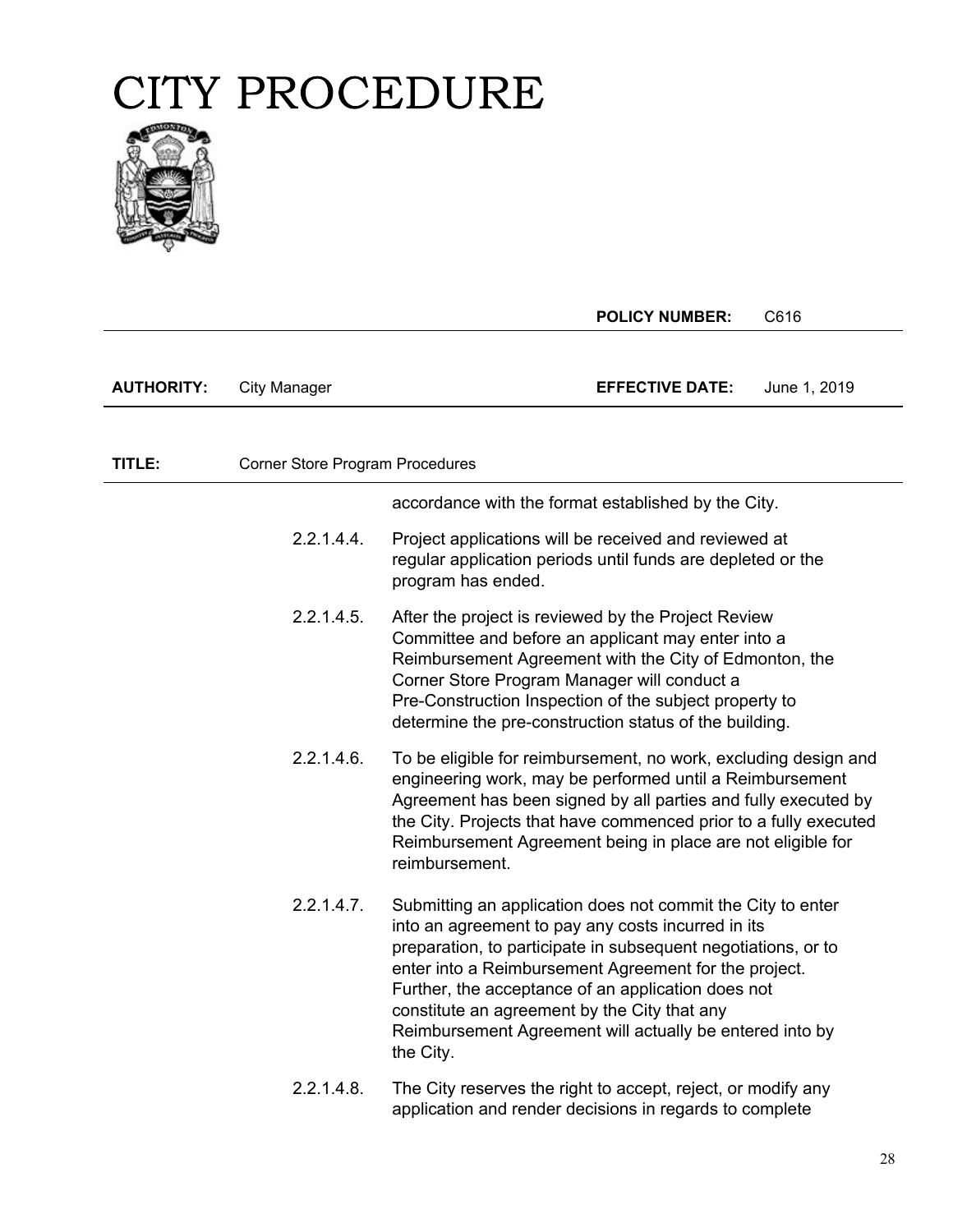

|                   |                                 | <b>POLICY NUMBER:</b><br>C616                                                                                                                                                                                                                                                                                                                                                                                |
|-------------------|---------------------------------|--------------------------------------------------------------------------------------------------------------------------------------------------------------------------------------------------------------------------------------------------------------------------------------------------------------------------------------------------------------------------------------------------------------|
| <b>AUTHORITY:</b> | <b>City Manager</b>             | <b>EFFECTIVE DATE:</b><br>June 1, 2019                                                                                                                                                                                                                                                                                                                                                                       |
| TITLE:            | Corner Store Program Procedures |                                                                                                                                                                                                                                                                                                                                                                                                              |
|                   |                                 | applications as approvals, approvals with conditions, and<br>refusals.                                                                                                                                                                                                                                                                                                                                       |
|                   | 2.2.1.5.                        | <b>PROJECT REVIEW COMMITTEE: COMBINED LIGHT GRANT</b>                                                                                                                                                                                                                                                                                                                                                        |
|                   | 2.2.1.5.1.                      | Complete applications are reviewed by the Project Review<br>Committee.                                                                                                                                                                                                                                                                                                                                       |
|                   | 2.2.1.5.2.                      | The Project Review Committee meets as required to<br>evaluate applications.                                                                                                                                                                                                                                                                                                                                  |
|                   | 2.2.1.5.3.                      | The Project Review Committee will recommend to the<br>Deputy City Manager approval, approval with conditions, or<br>refusal regarding the decision to enter into Reimbursement<br>Agreements.                                                                                                                                                                                                                |
|                   | 2.2.1.5.4.                      | The City's decision to approve an application involves<br>reviewing the applications and allocating funding<br>(according to the Policy) based on alignment with program<br>guide, project eligibility, eligibility of proposed<br>improvements and the availability of program funding.<br>Maximum grant amounts are not guaranteed, and lesser<br>amounts may be allocated at the discretion of the City.  |
|                   | 2.2.1.5.5.                      | A recommendation from the Project Review Committee for<br>approval does not commit the City to enter into an<br>agreement to pay any costs incurred in its preparation, to<br>participate in subsequent negotiations, or to enter into a<br>Reimbursement Agreement for the project. Further,<br>approval of an application does not constitute an<br>agreement by the City that any Reimbursement Agreement |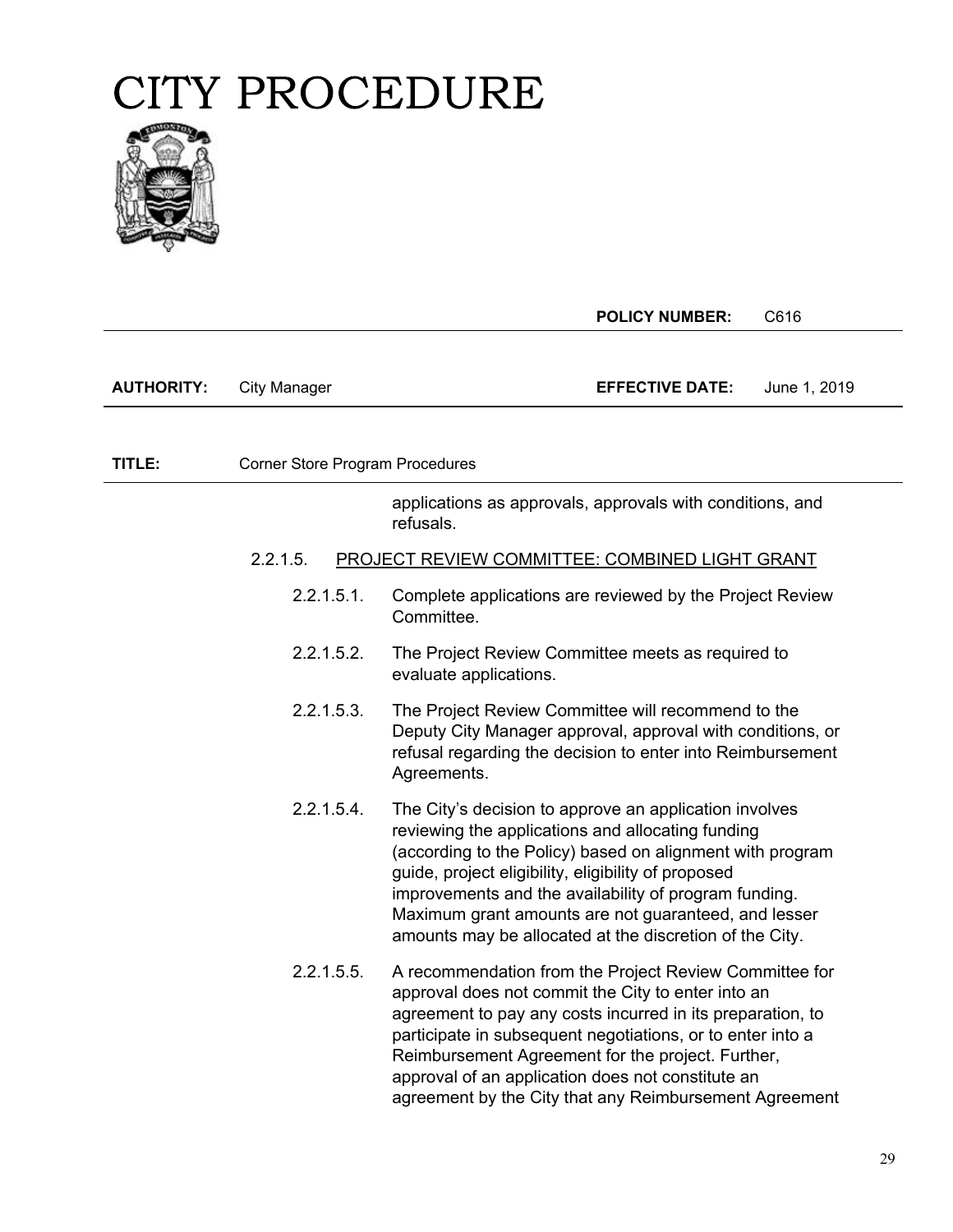

|                   |                                        | <b>POLICY NUMBER:</b><br>C616                                                                                                                                                                                                                                                                                                                                                                                                                                   |
|-------------------|----------------------------------------|-----------------------------------------------------------------------------------------------------------------------------------------------------------------------------------------------------------------------------------------------------------------------------------------------------------------------------------------------------------------------------------------------------------------------------------------------------------------|
|                   |                                        |                                                                                                                                                                                                                                                                                                                                                                                                                                                                 |
| <b>AUTHORITY:</b> | <b>City Manager</b>                    | <b>EFFECTIVE DATE:</b><br>June 1, 2019                                                                                                                                                                                                                                                                                                                                                                                                                          |
|                   |                                        |                                                                                                                                                                                                                                                                                                                                                                                                                                                                 |
| TITLE:            | <b>Corner Store Program Procedures</b> |                                                                                                                                                                                                                                                                                                                                                                                                                                                                 |
|                   |                                        | will actually be entered into by the City.                                                                                                                                                                                                                                                                                                                                                                                                                      |
|                   | 2.2.1.5.6.                             | All decisions made by the City whether to approve or reject<br>an application are final. No appeal lies from the decision of<br>the City.                                                                                                                                                                                                                                                                                                                       |
|                   | 2.2.1.6.                               | CONSTRUCTION PROCESS: COMBINED LIGHT GRANT                                                                                                                                                                                                                                                                                                                                                                                                                      |
|                   | 2.2.1.6.1.                             | Applicants are required to enter into a Reimbursement<br>Agreement with the City of Edmonton which specifies the:<br>work to be completed, costs of the project, maximum<br>amount of the grant, and conditions under which the City<br>will provide a reimbursement.                                                                                                                                                                                           |
|                   | 2.2.1.6.2.                             | All work must comply with City, Provincial and Federal<br>regulations. The applicant is responsible for securing all<br>required permits from the City of Edmonton and must<br>present a Permit Service Report prior to disbursement of<br>program funds.                                                                                                                                                                                                       |
|                   | 2.2.1.6.3.                             | All contractors must hold a valid business license issued<br>by the City of Edmonton. All construction contracts will be<br>between the applicant and the contractor.                                                                                                                                                                                                                                                                                           |
|                   | 2.2.1.6.4.                             | All exterior improvement projects assisted by this program<br>must be completed, and have relevant documentation<br>submitted, in a timely manner. The Reimbursement<br>Agreement will allow a maximum of 12 months for<br>completion. If it can be demonstrated that circumstances<br>clearly beyond the applicant's control prohibit the<br>completion of construction and submission of all relevant<br>documentation within 12 months, the City may grant a |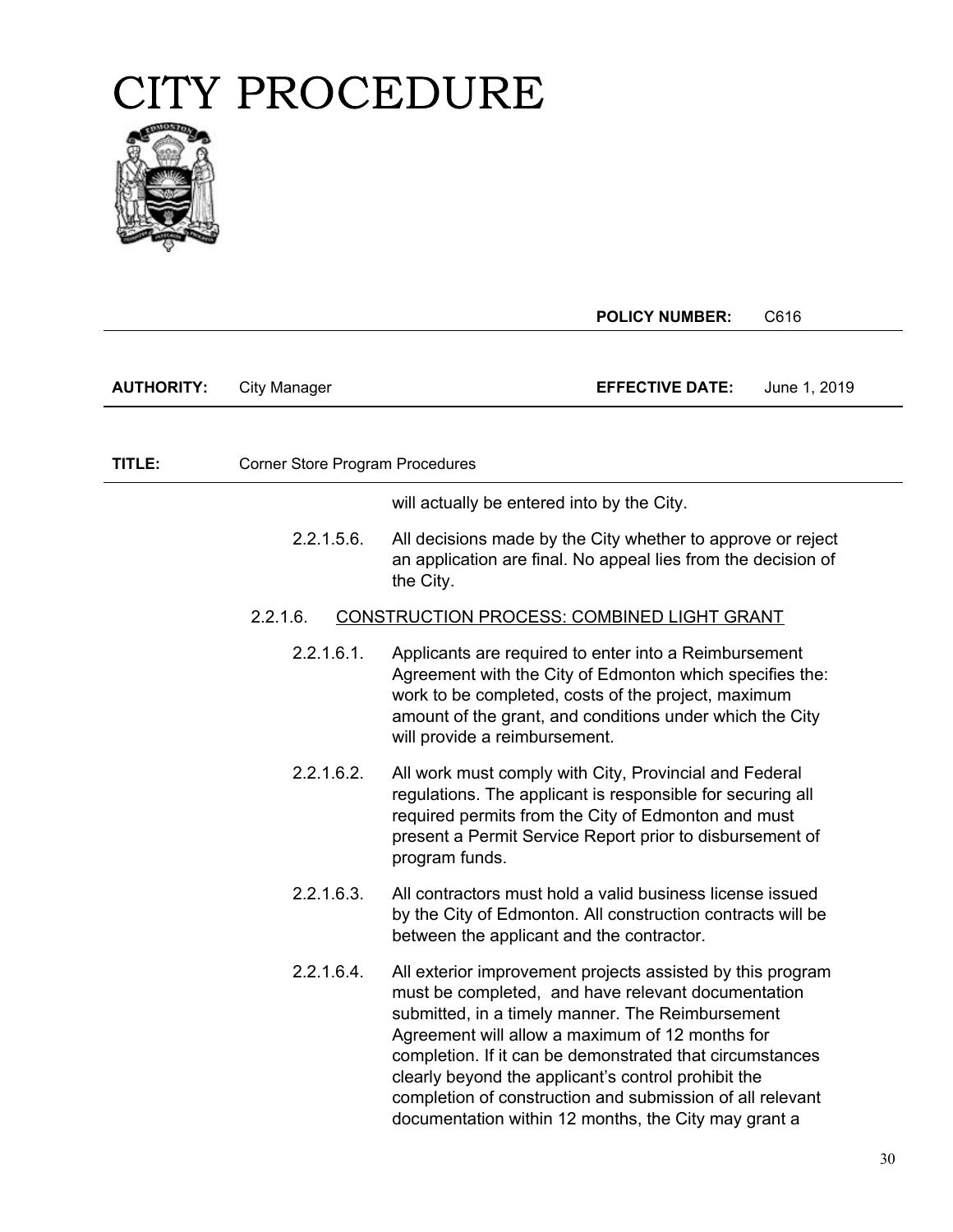

|                   |                                        | <b>POLICY NUMBER:</b>                                                                                                                                                                                                                                                                                                                                                                                                                                                                                                                                                                                                                                                                                                               | C616         |
|-------------------|----------------------------------------|-------------------------------------------------------------------------------------------------------------------------------------------------------------------------------------------------------------------------------------------------------------------------------------------------------------------------------------------------------------------------------------------------------------------------------------------------------------------------------------------------------------------------------------------------------------------------------------------------------------------------------------------------------------------------------------------------------------------------------------|--------------|
| <b>AUTHORITY:</b> | <b>City Manager</b>                    | <b>EFFECTIVE DATE:</b>                                                                                                                                                                                                                                                                                                                                                                                                                                                                                                                                                                                                                                                                                                              | June 1, 2019 |
|                   |                                        |                                                                                                                                                                                                                                                                                                                                                                                                                                                                                                                                                                                                                                                                                                                                     |              |
| TITLE:            | <b>Corner Store Program Procedures</b> |                                                                                                                                                                                                                                                                                                                                                                                                                                                                                                                                                                                                                                                                                                                                     |              |
|                   |                                        | one-time 6 month extension. Failure to complete the<br>project in a timely manner will result in the termination of<br>the Reimbursement Agreement at the discretion of the<br>City.                                                                                                                                                                                                                                                                                                                                                                                                                                                                                                                                                |              |
|                   | 2.2.1.6.5.                             | All interior improvement projects assisted by this program<br>must be completed with relevant documentation submitted<br>in a timely manner, including an executed 2 year<br>(minimum) lease agreement with a new commercial tenant.<br>The Reimbursement Agreement will allow a maximum of<br>12 months for completion. If it can be demonstrated that<br>circumstances clearly beyond the applicant's control<br>prohibit the completion of construction and submission of<br>all relevant documents within 12 months, the City may<br>grant a one-time 6 month extension. Failure to complete<br>the project in a timely manner will result in a termination of<br>the Reimbursement Agreement at the discretion of the<br>City. |              |
|                   | 2.2.1.7.<br><b>GRANT</b>               | REIMBURSEMENT OF PROJECT COSTS: COMBINED LIGHT                                                                                                                                                                                                                                                                                                                                                                                                                                                                                                                                                                                                                                                                                      |              |
|                   | $2.2.1.7.1$ .                          | Reimbursement for architectural and/or engineering fees may not<br>exceed 20% of eligible costs.                                                                                                                                                                                                                                                                                                                                                                                                                                                                                                                                                                                                                                    |              |
|                   | 2.2.1.7.2.                             | Reimbursement for project management and<br>administration costs may not exceed 10% of eligible costs.                                                                                                                                                                                                                                                                                                                                                                                                                                                                                                                                                                                                                              |              |
|                   | 2.2.1.7.3.                             | At the time a reimbursement request is made, no individual<br>or entity will be eligible for reimbursement under the<br>Corner Store Program if such individual or entity is in                                                                                                                                                                                                                                                                                                                                                                                                                                                                                                                                                     |              |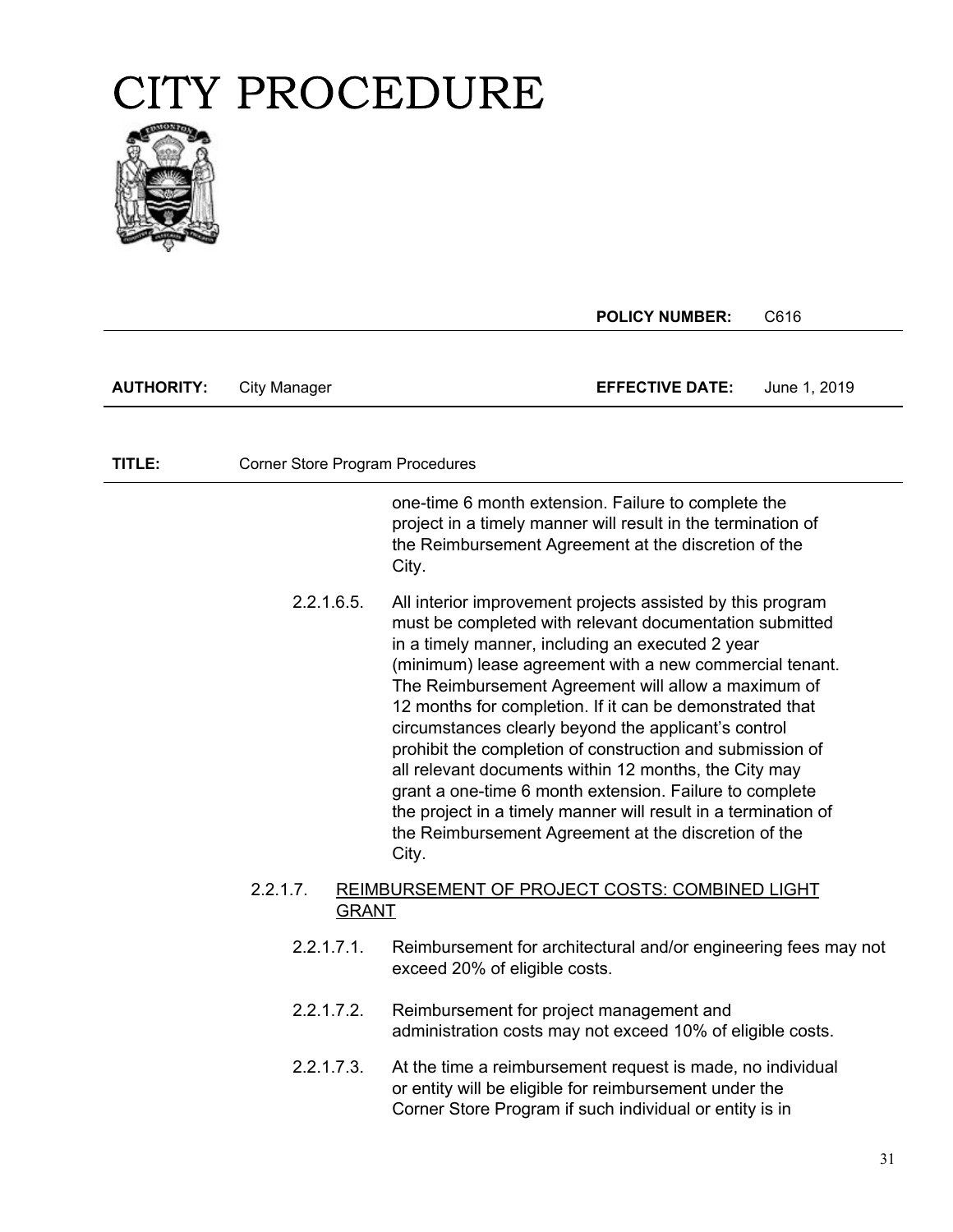

|                   |                                                          | <b>POLICY NUMBER:</b>                                                                                                                                                                                                                                                                                                                                                                                                                                                                                            | C616         |
|-------------------|----------------------------------------------------------|------------------------------------------------------------------------------------------------------------------------------------------------------------------------------------------------------------------------------------------------------------------------------------------------------------------------------------------------------------------------------------------------------------------------------------------------------------------------------------------------------------------|--------------|
| <b>AUTHORITY:</b> | <b>City Manager</b>                                      | <b>EFFECTIVE DATE:</b>                                                                                                                                                                                                                                                                                                                                                                                                                                                                                           | June 1, 2019 |
|                   |                                                          |                                                                                                                                                                                                                                                                                                                                                                                                                                                                                                                  |              |
| TITLE:            | <b>Corner Store Program Procedures</b>                   |                                                                                                                                                                                                                                                                                                                                                                                                                                                                                                                  |              |
|                   |                                                          | default of taxes owing or an obligation funded by any other<br>municipal program. Demonstration of good standing must<br>be provided.                                                                                                                                                                                                                                                                                                                                                                            |              |
|                   | 2.2.1.7.4.                                               | The applicant is responsible for payment of all contractors.<br>The City will not pay the contractors directly.                                                                                                                                                                                                                                                                                                                                                                                                  |              |
|                   | 2.2.1.7.5.                                               | The Combined Corner Store Light Grant is paid only when:<br>all construction work associated with the project is<br>completed and formal permit reports have been issued by<br>the City; the work conforms to changes/improvements as<br>outlined in the executed Reimbursement Agreement; the<br>applicant provides a current tax notice showing all<br>municipal property taxes are paid; and all invoices, proof of<br>payments, and cost summaries have been submitted and<br>reviewed/approved by the City. |              |
|                   | SPECIAL CONSIDERATIONS: COMBINED LIGHT GRANT<br>2.2.1.8. |                                                                                                                                                                                                                                                                                                                                                                                                                                                                                                                  |              |
|                   | 2.2.1.8.1.                                               | For a period of 5 years after reimbursement, the Storefront and/or<br>Facade must be cleaned and maintained in accordance with the<br>standard of care applicable to owners of valuable real estate in a<br>large city.                                                                                                                                                                                                                                                                                          |              |
|                   | 2.2.1.8.2.                                               | For a period of 5 years after the reimbursement for Interior<br>Building Improvements, the building owner must:<br>a. clean and repair the commercial space in<br>accordance with the standard of care applicable to<br>owners of valuable real estate in a large city; and                                                                                                                                                                                                                                      |              |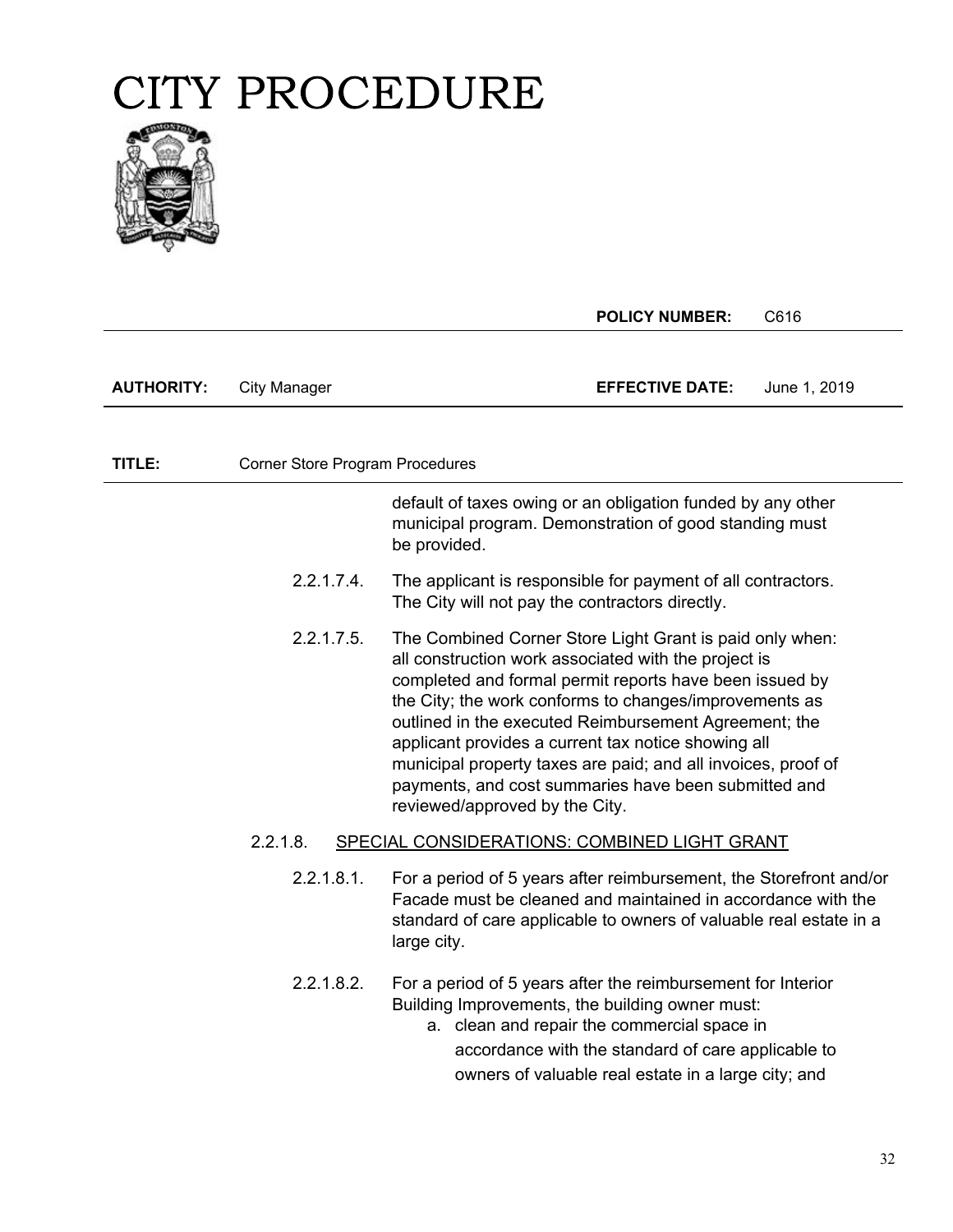

**POLICY NUMBER:** C616

**AUTHORITY:** City Manager **EFFECTIVE DATE:** June 1, 2019

**TITLE:** Corner Store Program Procedures

- b. use the commercial space only for eligible retail and commercial uses as prescribed by the procedures.
- 2.2.1.8.3. The Deputy City Manager or that person's designate may make minor exceptions to program procedures.
- 2.2.1.8.4. The Deputy City Manager has the sole authority to determine eligibility of proposed work and confirmation of completed work. Certain work may be required or precluded as a condition of funding.

#### 2.3. SMALL BUSINESS SUPPORT GRANT

- 2.3.1. Small Business support grant is available on a 50/50 cost-shared basis to a maximum reimbursement of \$1,000. Details of the application process and eligible expenses are found in the Small Business Support Grant Program Guidelines.
- 2.3.2. PROGRAM MANAGER REVIEW: SMALL BUSINESS SUPPORT GRANT
	- 2.3.2.1. Complete applications are reviewed by the Corner Store Program Manager.
	- 2.3.2.2. The City's decision to approve an application involves reviewing the applications and allocating funding (according to the Policy) based on alignment with the program guide, project eligibility, eligibility of proposed improvements and the availability of program funding. Maximum grant amounts are not guaranteed, and lesser amounts may be allocated at the discretion of the City.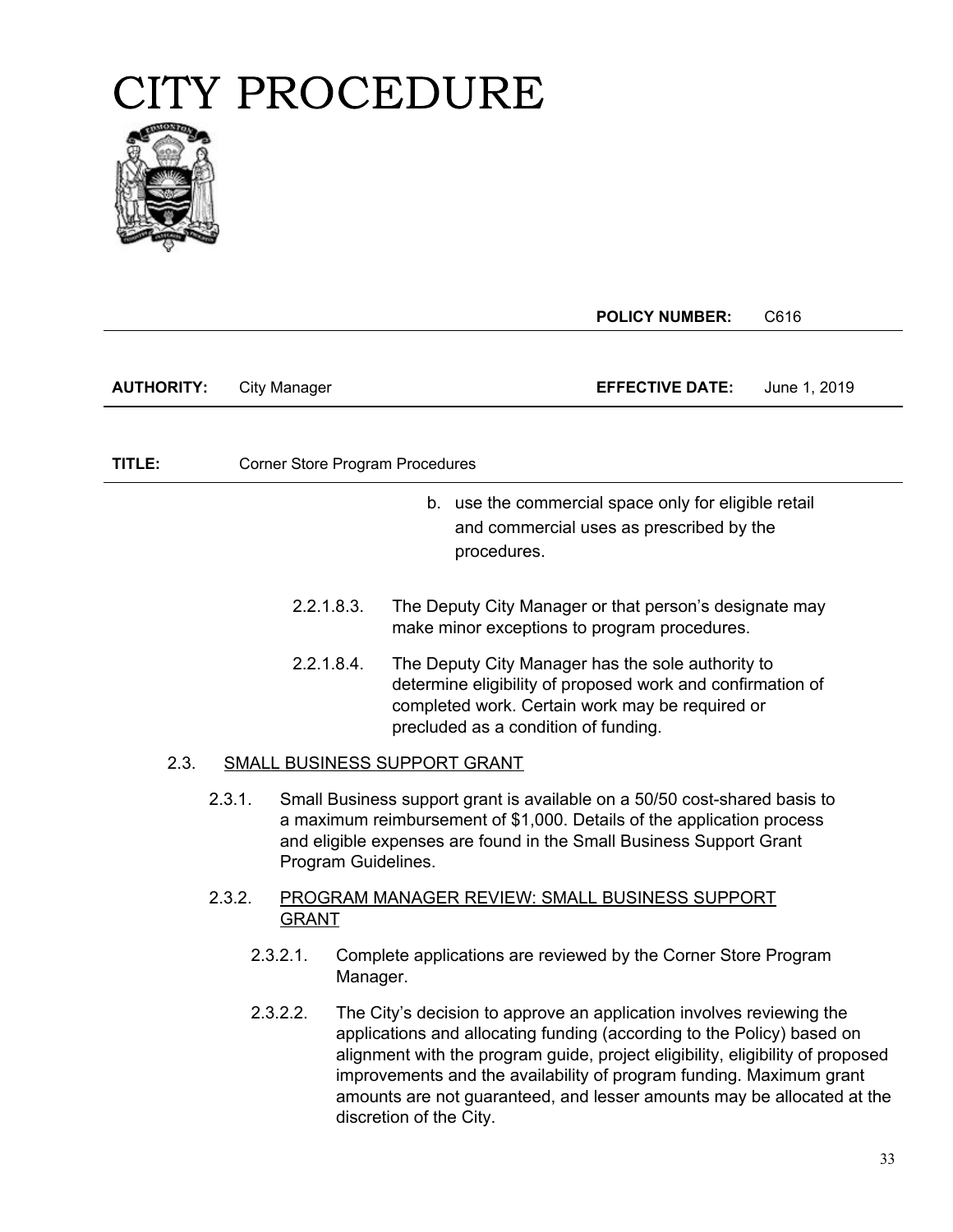

**POLICY NUMBER:** C616

**AUTHORITY:** City Manager **EFFECTIVE DATE:** June 1, 2019

**TITLE:** Corner Store Program Procedures

**PAGE:** application are final. No appeal lies from the decision of the City. 2.3.2.3. All decisions made by the City regarding whether to approve or refuse an

#### **3. RESPONSIBILITIES**

#### 3.1. DEPUTY CITY MANAGER

- a) Oversees the Corner Store Program, including program evaluation and funding,
- b) Makes the final decision regarding approval or refusal of applications to the Corner Store Program based on recommendations provided by the Project Review Committee;
- c) Varies Program Procedures from time to time, as required;
- d) Approves detailed application requirements and the Corner Store Program Guide; and
- e) Delegates authority as required in regards to program implementation.

#### 3.2. PROJECT REVIEW COMMITTEE

- a) Evaluates applications and recommends approval, approval with conditions, or refusal to the Deputy City Manager or that person's delegate;
- b) Is governed by a Terms of Reference that is approved by the Deputy City Manager or that person's delegate; and
- c) Is chaired by the Corner Store Program Manager.

#### 3.3. PROGRAM MANAGER

a) Administers the Corner Store Program, including program evaluation and monitoring, managing program funding, communication with applicants, site inspections, coordinating administrative review of applications, recommending Project Review Committee members, chairing the Project Review Committee, and other duties as required;